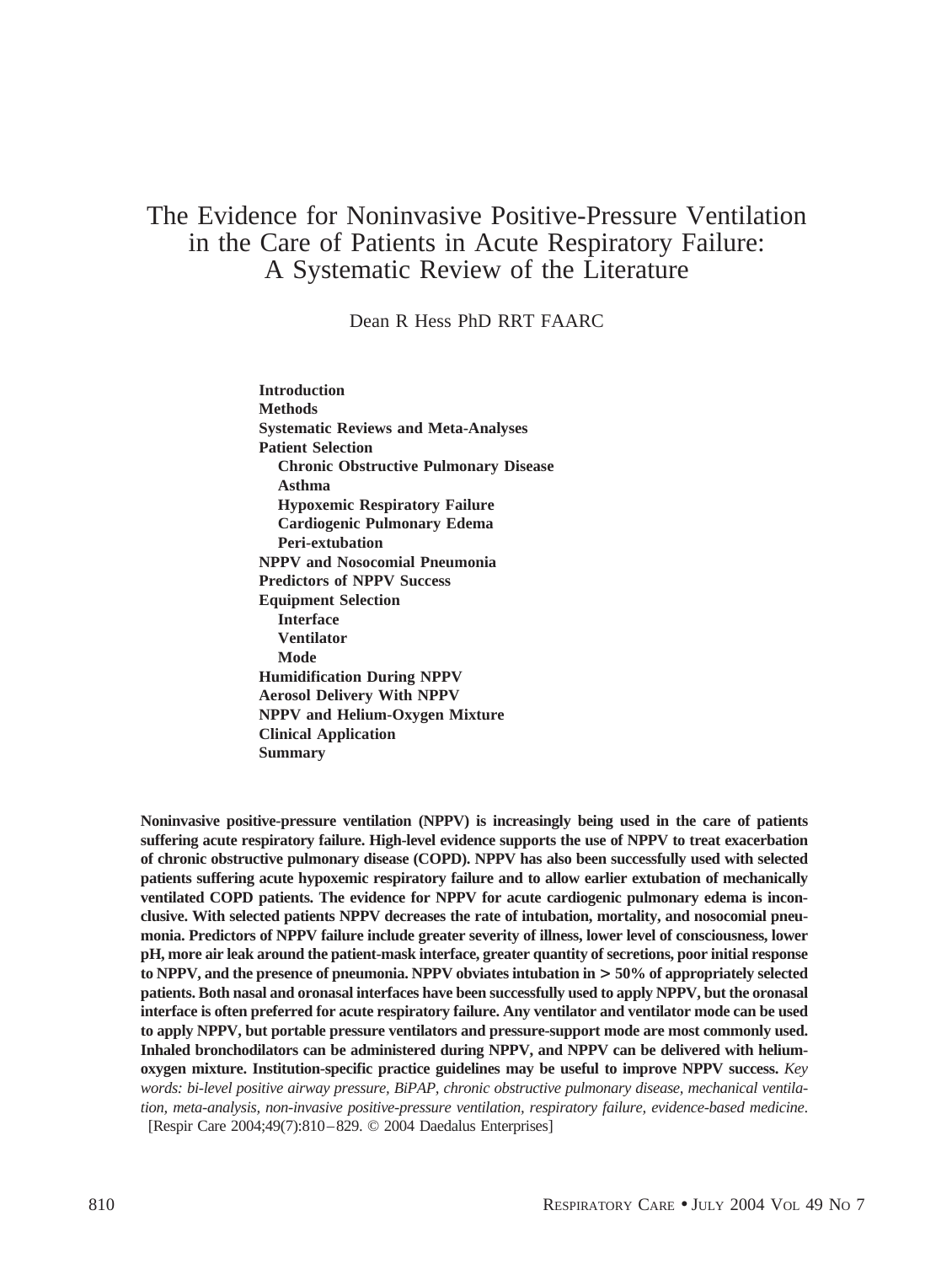## **Introduction**

Since the early  $1990s<sup>1</sup>$  there has been much clinical and academic interest in the use of noninvasive positive-pressure ventilation (NPPV). Arguably there is more evidence to direct the application of this therapy than perhaps any other respiratory care modality. NPPV for the treatment of patients suffering acute respiratory failure (ARF) has generated a number of narrative reviews<sup>1-23</sup> and has been the topic of several consensus conferences.24,25 The British Thoracic Society has published guidelines for the use of NPPV for ARF.<sup>26</sup> A prospective survey<sup>27</sup> for 3 weeks in 42 intensive care units (ICUs) found that NPPV was used as first-line therapy with 16% of mechanically ventilated patients. The percentage of patients receiving NPPV ranged from 0 (in 8 ICUs) to 67% (in one ICU). In that survey NPPV was never used with patients in coma but was used with 14% of patients suffering hypoxemic respiratory failure, 27% of patients suffering pulmonary edema, and 50% of patients suffering hypercapnic respiratory failure. Endotracheal intubation was eventually performed in 40% of the patients who received NPPV (ie, a 60% success rate). The present report systematically reviews the evidence regarding the use NPPV with adult patients in ARF.

## **Methods**

For the present review a broad PubMed search was conducted using the search term "noninvasive positivepressure ventilation." The search was inclusive of the years 1966 through 2003 and limited to studies (in the English language) of adult humans. The titles of retrieved citations were inspected, and those dealing with topics not relevant to the present review (eg, long-term NPPV with stable patients with pulmonary or neuromuscular disease) were deleted. The abstracts of the remaining reports were reviewed, and reports relevant to this review were retrieved and grouped according to the major headings of the outline of the present review. The reference lists of the selected reports were also reviewed and additional reports were retrieved as appropriate. Throughout the preparation of this review the greatest emphasis was placed on the highest-level evidence (ie, randomized, controlled trials, when available).

When appropriate, study results were pooled for metaanalysis. Statistical analysis was conducted using statistics software (RevMan Analyses, version 1.0 for Windows, in Review Manager [RevMan] 4.2, Cochrane Collaboration, Oxford, England). Relative risk was calculated with a random effect model. Differences were considered statistically significant when  $p < 0.05$ .

## **Systematic Reviews and Meta-Analyses**

The first meta-analysis of NPPV was by Keenan et al.28 Their analysis was based on a MEDLINE search from 1966 to September 1995. The bibliographies of all the selected articles and review articles that included information on NPPV were reviewed for other relevant articles. The authors of all the selected and review articles were contacted by letter to request their aid in identifying other published articles or unpublished studies. A study was included if it was a randomized controlled trial with patients who presented to the hospital with ARF, NPPV was used, and if the outcomes of mortality and/or need for endotracheal intubation were studied. A total of 212 potentially relevant articles were identified, but only 7 (4 published trials and 3 abstracts) fulfilled the selection criteria. Four trials included only chronic obstructive pulmonary disease (COPD) patients, 2 of the trials had a mixed population of patients, and 1 trial excluded COPD patients. A strong survival benefit was demonstrated for NPPV (Table 1). The COPD trials demonstrated a strong survival advantage for NPPV. A strong treatment effect favored NPPV for reducing the need for endotracheal intubation. No significant benefit was found for non-COPD patients, but only 2 trials, with a total of 49 patients, were available for that analysis. Keenan et al concluded that for ARF NPPV improves survival and decreases the need for endotracheal intubation. Moreover, the survival advantage is greatest for COPD-exacerbation patients.

Peter et al<sup>29</sup> conducted a MEDLINE search from 1966 to 2000 and reviewed abstracts of leading journals. In addition to those sources, information was also obtained from an international consensus conference on NPPV. The selected studies were prospective, randomized controlled trials of NPPV compared to standard medical therapy, with patients in ARF, and in which the outcomes included mortality, need for mechanical ventilation, and duration of hospital stay. Excluded were studies of cardiogenic pulmonary edema, studies of NPPV in weaning and postextubation, studies of postoperative NPPV, studies that compared NPPV with mechanical ventilation, and studies of NPPV in specialized subgroups (eg, complications directly related to ventilation and otherwise identified and recorded as number of patients experiencing complications). Of 315

Dean R Hess PhD RRT FAARC is affiliated with the Department of Respiratory Care, Massachusetts General Hospital, and Harvard Medical School, Boston, Massachusetts.

Dean R Hess PhD RRT FAARC presented a version of this report at the 19th Annual New Horizons Symposium at the 49th International Respiratory Congress, held December 8–11, 2003, in Las Vegas, Nevada.

Correspondence: Dean R Hess PhD RRT FAARC, Respiratory Care, Ellison 401, Massachusetts General Hospital, 55 Fruit Street, Boston MA 02114. E-mail: dhess@partners.org.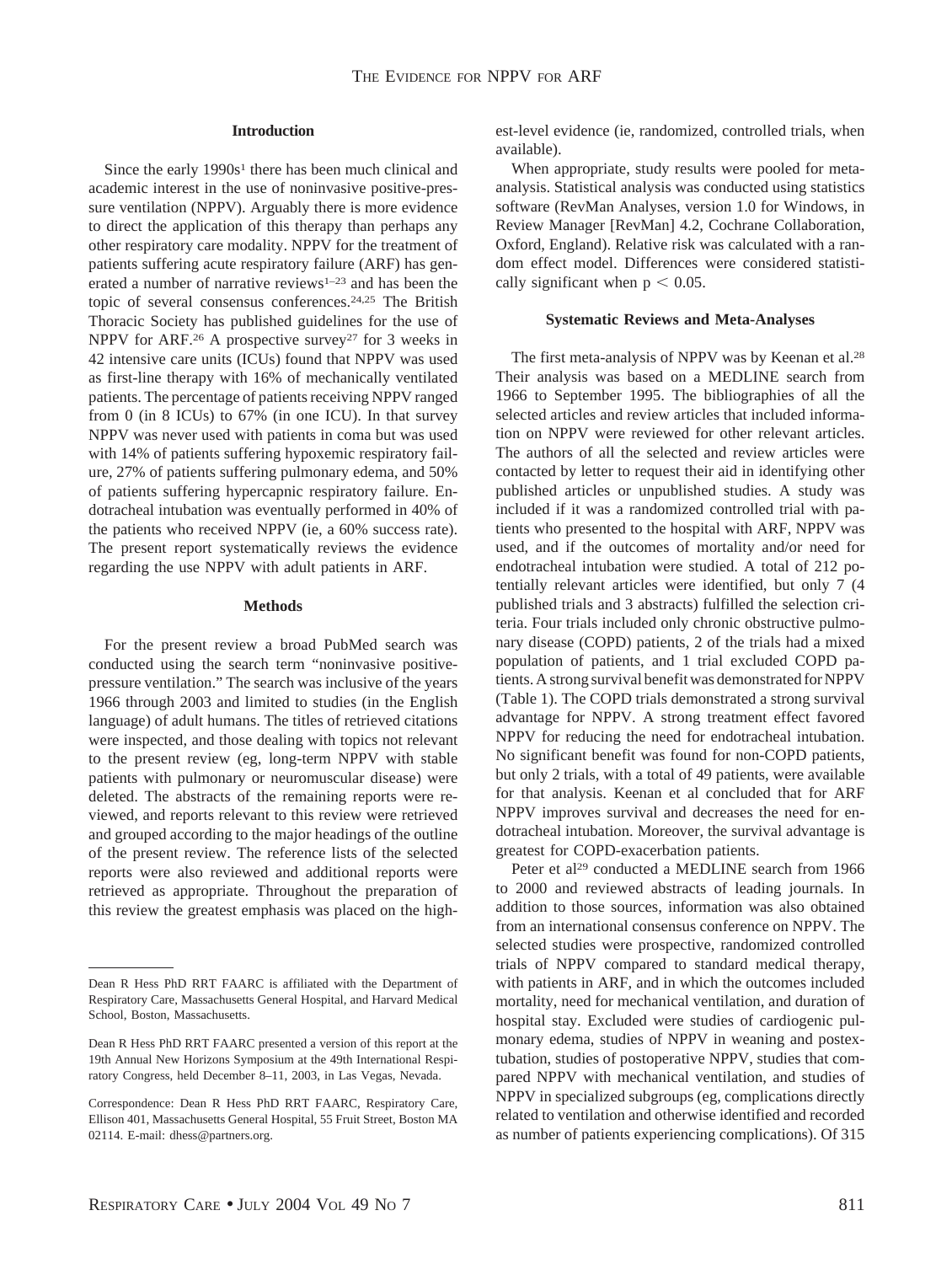| Study                                                                                                                                                   | Included Trials $(n)$ | Mortality Benefit                                                                                                                                                  | Avoidance of Intubation                                                                                                                                            |
|---------------------------------------------------------------------------------------------------------------------------------------------------------|-----------------------|--------------------------------------------------------------------------------------------------------------------------------------------------------------------|--------------------------------------------------------------------------------------------------------------------------------------------------------------------|
| Keenan (1997) <sup>28</sup>                                                                                                                             | 7                     | $OR = 0.29$<br>95% CI: 0.15 to 0.59<br>For studies limited to COPD:<br>OR: $0.22$ 95% CI: $0.09$ to $0.54$                                                         | OR: 0.20<br>95% CI: 0.11 to 0.36<br>For studies limited to non-COPD:<br>OR: 0.77 95% CI: 0.23 to 2.55                                                              |
| Peter (2002) <sup>29</sup>                                                                                                                              | 15                    | Risk difference: $-0.08$ for NPPV<br>95% CI: $-0.16$ to $-0.01$<br>For studies limited to COPD:<br>Risk difference: $-0.13$ for NPPV<br>95% CI: $-0.21$ to $-0.06$ | Risk difference: $-0.19$ for NPPV<br>95% CI: $-0.28$ to $-0.09$<br>For studies limited to COPD:<br>Risk difference: $-0.18$ for NPPV<br>95% CI: $-0.33$ to $-0.03$ |
| Lightowler $(2003)^{30}$                                                                                                                                | 8                     | Relative risk: 0.41<br>95% CI: 0.26 to 0.64                                                                                                                        | Relative risk: 0.42<br>95% CI: 0.31 to 0.59                                                                                                                        |
| Keenan $(2003)^{31}$                                                                                                                                    | 15                    | For severe COPD exacerbation:<br>Risk reduction: 12%<br>95% CI: 6% to 18%<br>For non-severe COPD exacerbation:<br>Risk reduction 2%                                | For severe COPD exacerbation:<br>Risk reduction: 34%<br>95% CI: 22% to 46%<br>For non-severe COPD exacerbation:<br>Risk reduction: 0%                              |
| $OR = odds ratio$<br>$CI = confidence$ interval<br>$COPD =$ chronic obstructive pulmonary disease<br>$NPPV = noninvasive positive-pressure ventilation$ |                       | 95% CI: $-8\%$ to 12%                                                                                                                                              | 95% CI: $-11\%$ to 11%                                                                                                                                             |

Table 1. Summary of NPPV Meta-Analyses

clinical trials on NPPV the study cohort for the metaanalysis consisted of 15 studies (8 of which were trials with COPD-exacerbation patients). NPPV was associated with lower mortality in all groups and the mortality advantage was more pronounced in the COPD subgroup; there was no difference in mortality in the group of studies that included patients with various etiologies of ARF. NPPV was associated with significantly less need for mechanical ventilation across all groups. Hospital stay was lower overall and in the COPD subgroup, but not in the subgroup with various etiologies of respiratory failure. Peter et al concluded that NPPV substantially reduced mortality and the need for intubation among ARF patients, especially in the COPD subgroup.

Lightowler et al<sup>30</sup> conducted a systematic review and meta-analysis restricted to the use of NPPV for COPD exacerbation. They identified trials by searching the Cochrane Airways Group trials database and other relevant databases such as PubMed. Eight studies were included in the meta-analysis. NPPV significantly lowered the risk of treatment failure (risk ratio 0.51, 95% confidence interval [CI]  $0.38 - 0.67$ ), with a number-neededto-treat of 5 patients (Table 2 and Fig. 1). NPPV significantly reduced the risk of mortality, the risk of endotracheal intubation, complications of treatment, and hospital stay. NPPV significantly improved pH,  $P_{aCO_2}$ , and respiratory rate within 1 h of initiation. Lightowler et al concluded that NPPV should be a first-line intervention to manage respiratory failure secondary to COPD exacerbation.

Keenan et al<sup>31</sup> conducted a systematic review and metaanalysis of studies limited to COPD exacerbation. MED-LINE (1966 to 2002) and EMBASE (1990 to 2002) were searched, as well as the Cochrane Library, personal files, abstract proceedings, reference lists of selected articles, and expert contact. Fifteen trials were identified for the meta-analysis. NPPV was associated with significantly lower in-hospital mortality (risk reduction 10%, 95% CI 5–15%) and a significantly lower rate of endotracheal intubation (risk reduction 28%, 95% CI 15– 40%). However, the benefit of NPPV occurred only among the patients who had severe COPD exacerbations ( $pH < 7.30$  or hospital mortality rate  $> 10\%$  in the control group), not among those who had milder exacerbations (see Table 1). Keenan et al concluded that patients suffering severe COPD exacerbations benefit from the addition of NPPV to standard therapy.

## **Patient Selection**

## **Chronic Obstructive Pulmonary Disease**

The strongest evidence in favor of NPPV is for COPD exacerbation. There have been 8 (English-language) studies published on NPPV of COPD patients only,32–39 and those studies reported benefit for that patient population,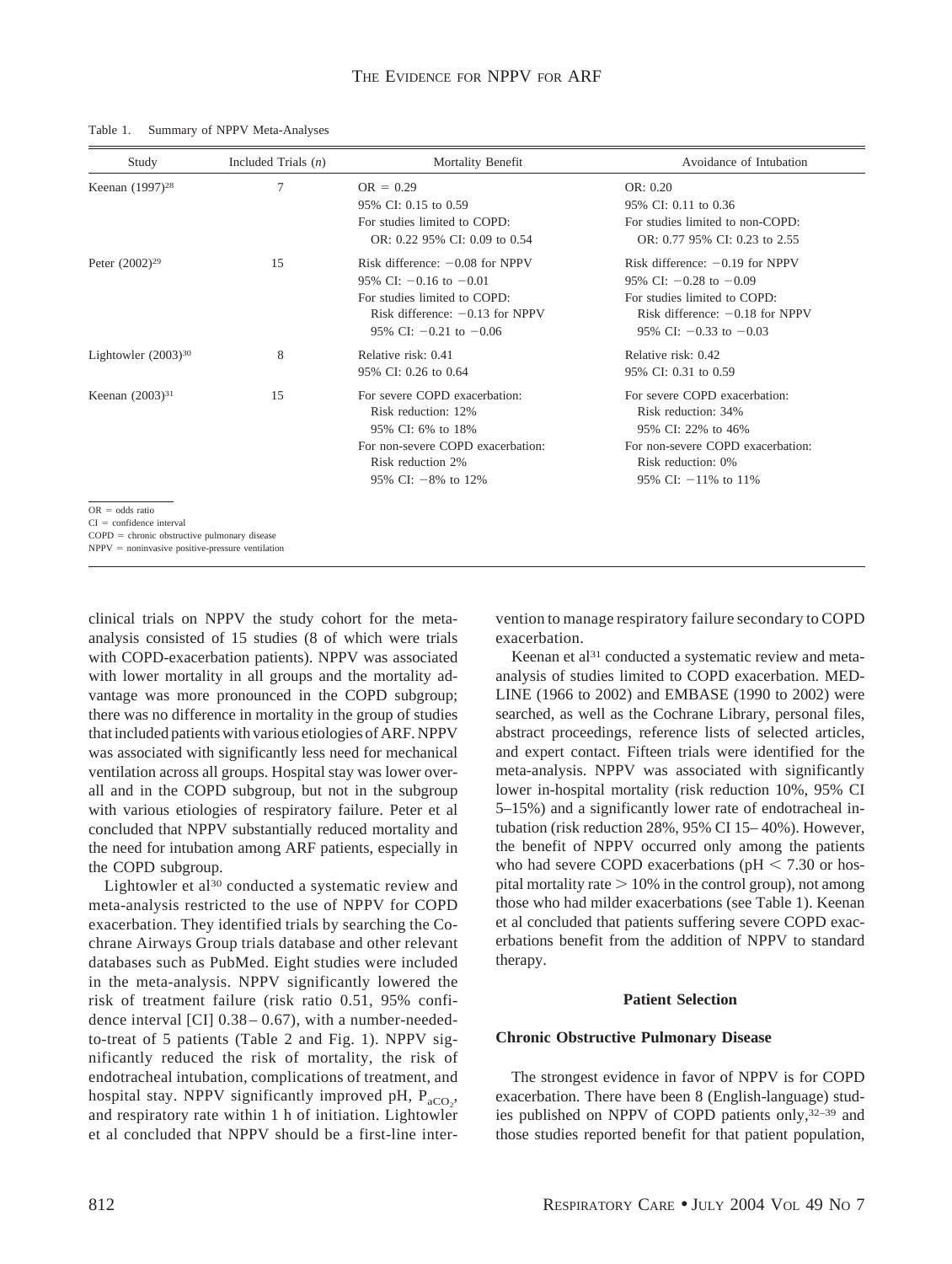| Outcome                                                 | Number of Studies<br>Contributing Data | <b>Total Number</b><br>of Patients | Relative Risk (95% CI)        | Number Needed to<br>Treat $(95\% \text{ CI})$ |
|---------------------------------------------------------|----------------------------------------|------------------------------------|-------------------------------|-----------------------------------------------|
| Treatment failure                                       |                                        | 529                                | $0.51(0.38 \text{ to } 0.67)$ | 5 (4 to 7)                                    |
| Mortality                                               |                                        | 523                                | $0.41(0.26 \text{ to } 0.64)$ | 8 (6 to 13)                                   |
| Intubation                                              | 8                                      | 546                                | $0.42(0.31 \text{ to } 0.59)$ | 5 (4 to 7)                                    |
| Complications                                           | ◠<br>∠                                 | 143                                | $0.32(0.18 \text{ to } 0.56)$ | $3(2 \text{ to } 4)$                          |
| $CI = confidence$ interval<br>(Data from Reference 30.) |                                        |                                    |                               |                                               |

Table 2. Effects of Noninvasive Positive-Pressure Ventilation as an Adjunct to Usual Medical Care, Compared With Usual Care Alone



Fig. 1. Risk of treatment failure (mortality, need for intubation, and intolerance) in 7 studies of noninvasive positive-pressure ventilation (NPPV) as an adjunct to usual medical care.  $CI =$  confidence interval. (Data from Reference 30.)

with the exception of patients suffering mild exacerbations. The use of NPPV for COPD-exacerbation patients is now considered a standard of care, the evidence for which is established in 2 meta-analyses.<sup>30,31</sup>

## **Asthma**

Compared to COPD, considerably less evidence exists in support of NPPV for asthma patients. Meduri et al<sup>40</sup> described their experience using NPPV in 17 episodes of status asthmaticus. Only 3 of the patients required intubation and all survived. Meduri et al concluded that NPPV with a low inspiratory pressure is highly effective in correcting gas exchange abnormalities. However, that study was an uncontrolled case series and thus it is unknown whether NPPV benefits the care of these patients.

Two randomized controlled trials included some asthma-exacerbation patients<sup>41,42</sup> and one studied only asthma patients.<sup>43</sup> Soroksky et al<sup>43</sup> conducted a randomized, controlled trial of NPPV for asthma exacerbation. Thirty patients with severe asthma were randomized to NPPV or sham therapy. The sham therapy consisted of inspiratory and expiratory pressures set at 1 cm  $H_2O$ . NPPV or sham therapy was administered for 3 h. The rise in forced expiratory volume in the first second (FEV<sub>1</sub>) was 53.5  $\pm$ 23.4% in the NPPV group and  $28.5 \pm 22.6$ % in the sham therapy group ( $p = 0.006$ ). Hospitalization was required for 3 of 17 patients (17.6%) in the NPPV group and 10 of 16 patients (62.5%) in the control group ( $p = 0.01$ ). Soroksky et al concluded that, with selected severe-asthma patients, the addition of NPPV to conventional treatment can improve lung function, alleviate the exacerbation faster, and reduce the need for hospitalization. Before recommendations can be made regarding NPPV for asthma exacerbation, additional studies with larger sample sizes are needed. However, the Soroksky et al study, along with lower-level evidence, suggests that NPPV for the treatment of asthma exacerbation should not be dismissed.

## **Hypoxemic Respiratory Failure**

A subject of considerable controversy has been the role of NPPV with patients who have hypoxemia but not hypercapnia. In a randomized controlled trial of continuous positive airway pressure (CPAP) via face mask with patients suffering acute hypoxemic respiratory failure Delclaux et al<sup>44</sup> reported that, despite early physiologic improvement, CPAP neither reduced the need for intubation nor improved outcomes such as survival. However, 5 randomized controlled trials have reported success with NPPV for acute hypoxemic respiratory failure (Table 3).

Antonelli et al<sup>45</sup> conducted a randomized controlled trial of NPPV for acute hypoxemic respiratory failure. They reported that NPPV benefited several outcome variables. However, patients were randomized to NPPV or intubation and invasive ventilation. That study design is different than other NPPV studies. The more conventional design is to randomize patients to NPPV or conventional medical therapy, with intubation being an outcome variable. When patients in the control group are intubated per study protocol, it prompts the question of whether intubation was indeed mandatory in all patients in the control group. Moreover, the study included patients with a variety of diagnoses, making it difficult to apply the study findings to individual patients presenting with hypoxemic respiratory failure.

It is generally accepted that the risk of nosocomial pneumonia and death is higher among patients who develop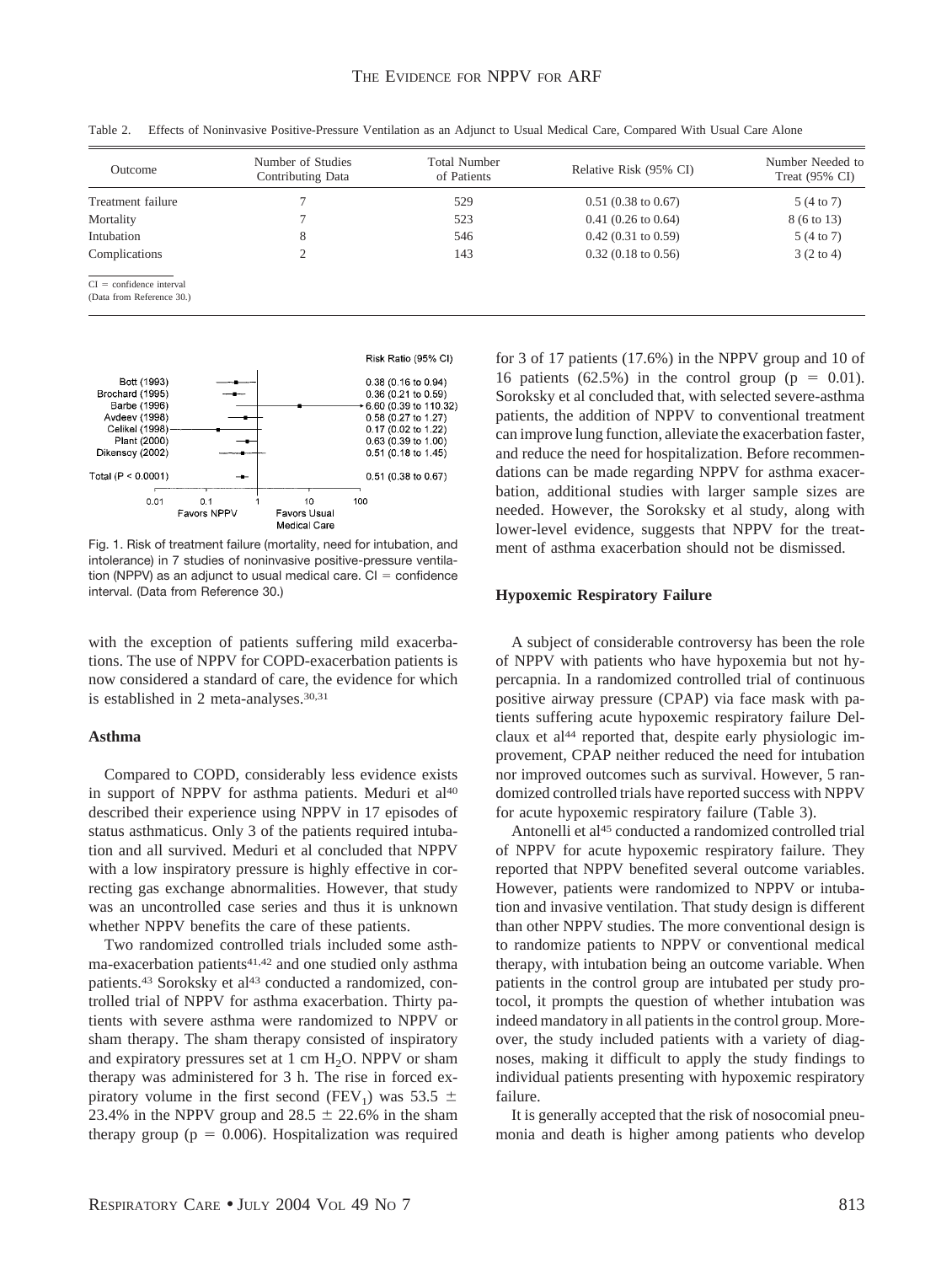|  |  |  |  | Table 3. Studies of NPPV With Patients in Acute Hypoxemic Respiratory Failure |
|--|--|--|--|-------------------------------------------------------------------------------|
|--|--|--|--|-------------------------------------------------------------------------------|

| Study                                                                                                                                      | <b>Study Population</b>                                                                                                                                                            | Patients<br>(n) |         | <b>Intubation Rate</b><br>(% ) |              | Mortality<br>(% ) |         | Other Outcomes                                                                                                                                                                                                                                                                                                                                                                                                                                                                                                                                      |
|--------------------------------------------------------------------------------------------------------------------------------------------|------------------------------------------------------------------------------------------------------------------------------------------------------------------------------------|-----------------|---------|--------------------------------|--------------|-------------------|---------|-----------------------------------------------------------------------------------------------------------------------------------------------------------------------------------------------------------------------------------------------------------------------------------------------------------------------------------------------------------------------------------------------------------------------------------------------------------------------------------------------------------------------------------------------------|
|                                                                                                                                            |                                                                                                                                                                                    | <b>NPPV</b>     | Control | <b>NPPV</b>                    | Control NPPV |                   | Control |                                                                                                                                                                                                                                                                                                                                                                                                                                                                                                                                                     |
| Antonelli (1998) <sup>45</sup>                                                                                                             | Pneumonia, trauma, cardiogenic<br>pulmonary edema,<br>postoperative respiratory<br>failure, ARDS, mucus<br>plugging or atelectasis,<br>gastric-contents aspiration<br>without ARDS | 32              | 32      | 31                             | 100          | $31*$             | $50*$   | More patients in the control group had<br>serious complications (66% vs 38%,<br>$p = 0.02$ ) and pneumonia or<br>sinusitis related to the endotracheal<br>tube $(31 \text{ vs } 3\%, \text{ p} = 0.003)$ .<br>Among the survivors, patients in the<br>NPPV group had shorter periods of<br>ventilation ( $p = 0.006$ ) and shorter<br>ICU stay ( $p = 0.002$ )                                                                                                                                                                                      |
| Antonelli (2000) <sup>46</sup>                                                                                                             | Recipients of solid-organ<br>transplantation who developed<br>acute respiratory failure                                                                                            | 20              | 20      | 20                             | 70           | $20*$             | $50*$   | Within the first hour of treatment 70%<br>in the NPPV group and 25% in the<br>control group had improved $P_{aOy}/F_{IOy}$ .<br>Over time there was a sustained<br>improvement in $P_{aO} / F_{IO}$ , in 60% of<br>the NPPV group and 25% of the<br>control group ( $p = 0.03$ ). NPPV was<br>associated with a significantly lower<br>rate of fatal complications (20% vs<br>50%, $p = 0.05$ and shorter ICU stay<br>among survivors $(5.5 \pm 3 \text{ vs } 9 \pm 4)$<br>$d, p = 0.03$ . Hospital mortality did<br>not differ between the groups. |
| Hilbert $(2001)^{47}$                                                                                                                      | Immunosuppressed patients with<br>pulmonary infiltrates and<br>fever                                                                                                               | 26              | 26      | 46                             | 77           | 38*               | $69*$   | Fewer patients in the NPPV group had<br>serious complications (13 vs 21,<br>$p = 0.02$ ) and fewer patients in the<br>NPPV group died in the hospital<br>$(13 \text{ vs } 21, \text{ p} = 0.02).$                                                                                                                                                                                                                                                                                                                                                   |
| Auriant (2001) <sup>48</sup>                                                                                                               | Acute respiratory failure<br>following lung resection                                                                                                                              | 24              | 23      | 21                             | 50           | 13 <sup>†</sup>   | 38†     | Not reported                                                                                                                                                                                                                                                                                                                                                                                                                                                                                                                                        |
| Ferrer (2003) <sup>42</sup>                                                                                                                | Pneumonia, cardiogenic<br>pulmonary edema, thoracic<br>trauma, ARDS, acute severe<br>asthma, postoperative<br>respiratory failure, unusual<br>interstitial pneumonitis             | 51              | 54      | 25                             | 52           | 18*               | 39*     | NPPV decreased the incidence of<br>septic shock (12% vs 31%,<br>$p = 0.028$ ) and increased the<br>cumulative 90-d survival<br>$(p = 0.025)$ . With NPPV there was<br>more improvement of hypoxemia<br>$(p = 0.029)$ and tachypnea $(p =$<br>0.029), with time.                                                                                                                                                                                                                                                                                     |
| $NPPV = noninvasive positive-pressure ventilation$<br>$ARDS = acute$ respiratory distress syndrome<br>*Intensive care unit (ICU) mortality | $P_{0.0}P_{10.0}$ = ratio of arterial partial pressure of oxygen to fraction of inspired oxygen                                                                                    |                 |         |                                |              |                   |         |                                                                                                                                                                                                                                                                                                                                                                                                                                                                                                                                                     |

†Hospital mortality

ARF that requires intubation and who are immunocompromised or post-transplantation. The 2 randomized controlled trials that have investigated the use of NPPV with such patients<sup>46,49</sup> reported that NPPV was associated with better gas exchange and less requirement for invasive ventilation.

Auriant et al<sup>48</sup> conducted a randomized controlled trial of NPPV with patients who developed respiratory failure following lung resection surgery. The patients who received NPPV had less need for endotracheal intubation and better survival. Auriant et al concluded that NPPV is safe and effective after lung resection.

Ferrer et al<sup>42</sup> conducted a randomized controlled trial of NPPV with patients suffering acute hypoxemic respiratory failure from a variety of diagnoses. NPPV was associated with less need for intubation, lower incidence of septic shock, and lower ICU mortality. The improvement in hypoxemia and tachypnea was higher in the NPPV group with time. Moreover, NPPV was associated with better cumulative 90-day survival. Multivariate analyses showed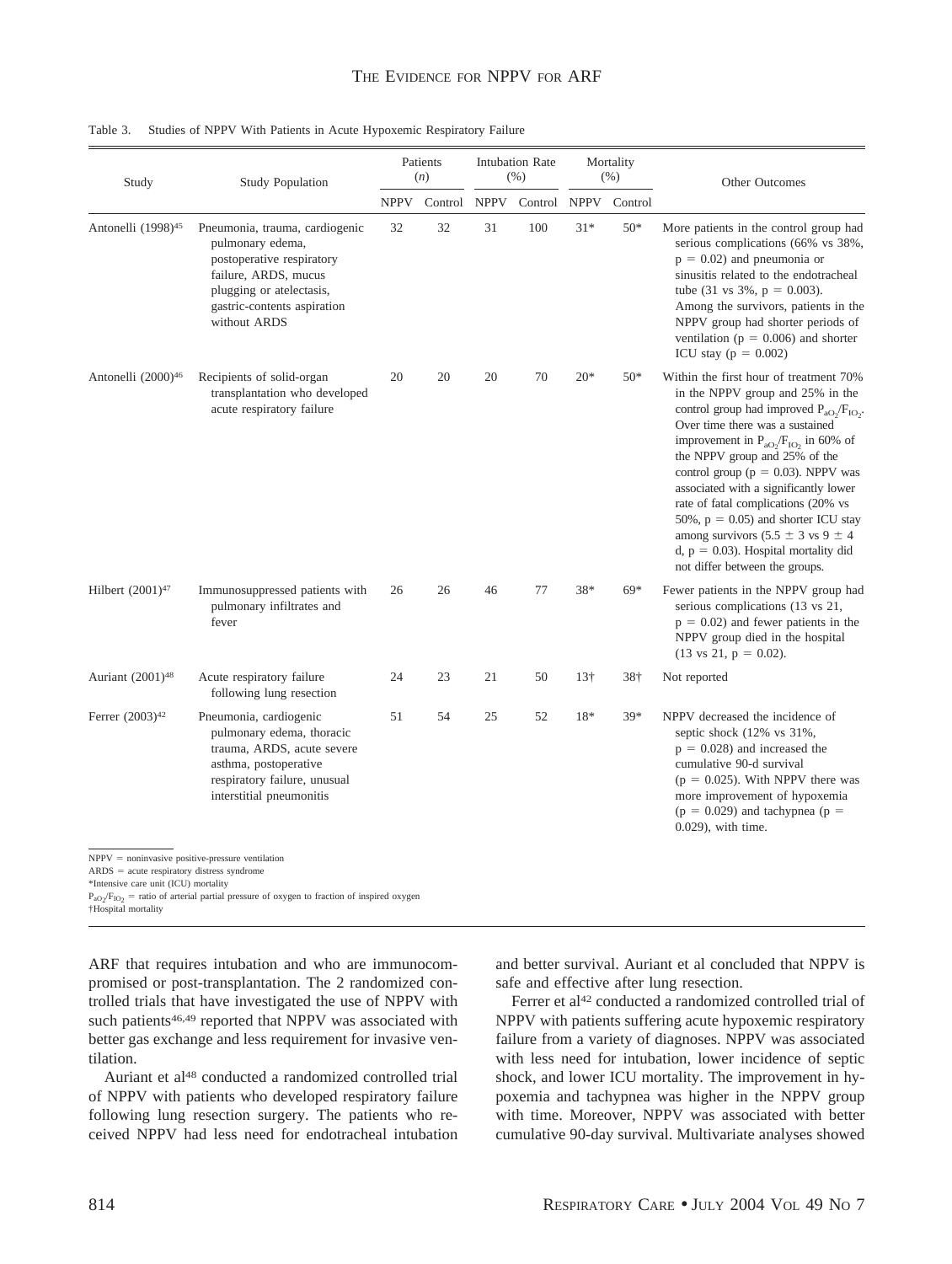

Fig. 2. Pooled analysis of studies of noninvasive positive-pressure ventilation (NPPV) for acute hypoxemic respiratory failure. A: Requirement for intubation. B: Mortality.  $RR =$  relative risk.  $Cl =$  confidence interval.

NPPV to be independently associated with a lower risk of intubation (odds ratio 0.20,  $p < 0.003$ ) and lower 90-day mortality (odds ratio 0.39,  $p < 0.017$ ).

Wysocki and Antonelli50 systematically reviewed NPPV treatment of hypoxemic respiratory failure. They reported an absolute risk reduction of 31% (95% CI 30– 33%) for endotracheal intubation and an absolute risk reduction of 15% (95% CI 10– 20%) for mortality. A criticism of that review was that the authors combined trials of NPPV and CPAP. It can be argued that the technical, physiologic, and clinical effects of those 2 modalities are quite different.

The role of NPPV with hypoxemic respiratory failure remains ambiguous. Unlike COPD, hypoxemic respiratory failure is a heterogeneous group of diagnoses. Probably there are patients with acute hypoxemic respiratory failure who would benefit from NPPV. Evolving evidence supports the use of NPPV with such patients, albeit with evidence less compelling than for COPD. As shown in Table 3 and Figure 2, in each of the studies of NPPV for acute hypoxemic respiratory failure, intubation rate and mortality were lower among patients who received NPPV.

## **Cardiogenic Pulmonary Edema**

Another controversial subject is the use of NPPV for acute cardiogenic pulmonary edema. High-level evidence supports the use of CPAP with those patients. Pang et al<sup>51</sup> systematically reviewed the effect of CPAP in treating cardiogenic pulmonary edema and reported that, compared to standard therapy, CPAP was associated with less need for intubation (risk difference 26%, 95% CI 13–38%) and there was a trend toward lower hospital mortality (risk difference 6.6%, 95% CI 3–16%). Evidence was also lacking on whether CPAP might harm cardiogenic pulmonary edema patients.

Mehta et al<sup>52</sup> conducted a study to compare NPPV to CPAP with patients suffering acute cardiogenic pulmonary edema. Patients were randomized to receive either nasal CPAP at 10 cm  $H<sub>2</sub>O$  or NPPV with an inspiratory pressure of 15 cm  $H_2O$  and an expiratory pressure of 5 cm H<sub>2</sub>O. At 30 min the NPPV group had greater reductions in P<sub>aCO2</sub>, systolic blood pressure, and mean arterial pressure than did the CPAP group. However, the myocardial infarction rate was higher in the NPPV group (71%) than in the CPAP group (31%). That study raised considerable concern that NPPV might increase the likelihood of myocardial infarction in acute cardiogenic pulmonary edema patients.

Sharon et al<sup>53</sup> studied the feasibility, safety, and efficacy of NPPV (vs high-dose nitrate therapy) for treating cardiogenic pulmonary edema. Patients were randomized to receive repeated boluses of intravenous isosorbide-dinitrate or NPPV and standard-dose nitrate therapy. All treatment was delivered in mobile ICUs prior to hospital arrival. Patients treated with NPPV had significantly more adverse events. Mortality, intubation, and myocardial infarction rate were greater among the NPPV patients. The combined primary end point (death, mechanical ventilation, or myocardial infarction) was observed in 85% of NPPV patients, versus 25% of non-NPPV patients ( $p =$ 0.0003). Because of the significant deterioration among the NPPV patients, the study was prematurely terminated.

Masip et al<sup>54</sup> assessed the efficacy of NPPV with cardiogenic pulmonary edema patients. Patients were randomized to oxygen therapy or NPPV. Endotracheal intubation was required with 5% of the NPPV patients and 33% of the oxygen patients ( $p = 0.037$ ). Resolution time (oxygen saturation improved to  $\geq 96\%$  and respiratory rate to  $\leq$  30 breaths/min) was significantly shorter in the NPPV group ( $p = 0.002$ ). Masip et al concluded that NPPV is superior to oxygen therapy in the treatment of acute cardiogenic pulmonary edema. However, that study did not assess the role of CPAP in the care of those patients.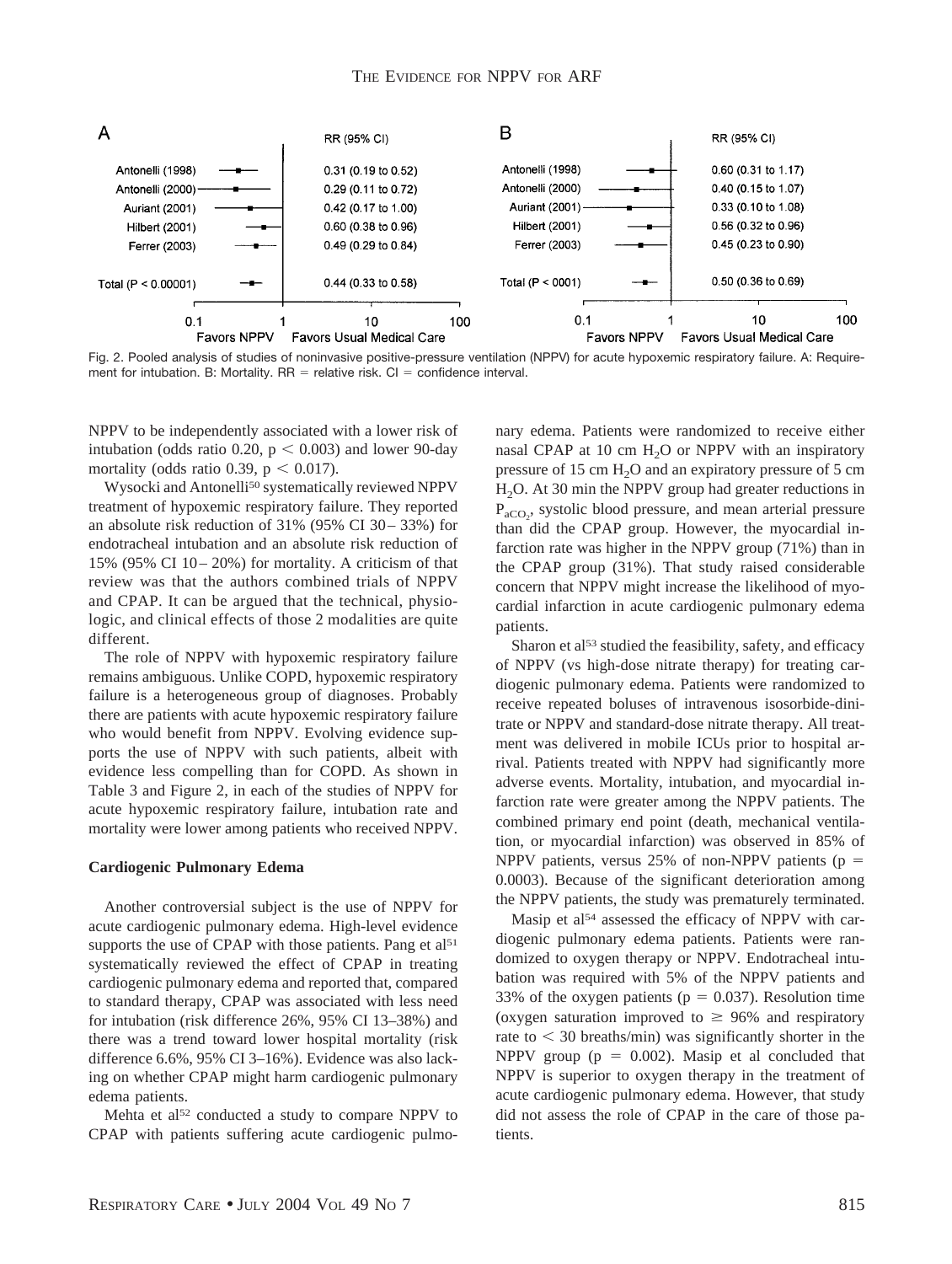| Table 4. |  |  |  | . Studies of NPPV With Patients Suffering Acute Cardiogenic Pulmonary Edema |  |
|----------|--|--|--|-----------------------------------------------------------------------------|--|
|          |  |  |  |                                                                             |  |

| Study                      | Control Therapy               | Patients<br>(n) |         | <b>Intubation Rate</b><br>$(\%)$ |         | Mortality<br>$(\%)$ |          | Myocardial Infarction Rate<br>$(\%)$ |              |
|----------------------------|-------------------------------|-----------------|---------|----------------------------------|---------|---------------------|----------|--------------------------------------|--------------|
|                            |                               | <b>NPPV</b>     | Control | <b>NPPV</b>                      | Control | <b>NPPV</b>         | Control  | <b>NPPV</b>                          | Control      |
| Mehta (1997) <sup>52</sup> | <b>CPAP</b>                   | 14              | 13      |                                  | 8       |                     | 15       |                                      | 31           |
| Sharon $(2000)^{53}$       | High-dose intravenous nitrate | 20              | 20      | 80                               | 20      | 10                  | $\theta$ | 55                                   | 10           |
| Masip (2000) <sup>54</sup> | Oxygen                        | 19              | 18      | 5                                | 33      | $\overline{0}$      | 11       | Not reported                         | Not reported |
| Nava (2003) <sup>55</sup>  | Oxygen                        | 65              | 65      | 20                               | 25      | 8                   | 14       |                                      | 8            |

 $NPPV = noninvasive positive-pressure ventilation$ 

 $CPAP =$  continuous positive airway pressure



Fig. 3. Pooled analysis of studies of noninvasive positive-pressure ventilation (NPPV) for acute cardiogenic pulmonary edema. A: Requirement for intubation. B: Mortality.  $RR =$  relative risk.  $Cl =$  confidence interval.

Nava et al<sup>55</sup> conducted a multicenter study of NPPV for acute cardiogenic pulmonary edema. Patients were randomized to receive oxygen therapy or NPPV. NPPV improved the ratio of arterial partial pressure of oxygen to fraction of inspired oxygen  $(P_{aO_2}/F_{IO_2})$ , respiratory rate, and dyspnea significantly faster than did oxygen therapy. Intubation rate, hospital mortality, and duration of hospital stay were similar in the 2 groups. However, in the subgroup of hypercapnic patients, NPPV improved  $P_{aCO_2}$  significantly faster and NPPV had a lower intubation rate than oxygen therapy ( $p = 0.015$ ). Adverse events, including myocardial infarction, were evenly distributed in the 2 groups. Nava et al concluded that during ARF due to cardiogenic pulmonary edema the early use of NPPV provided faster improvement in  $P_{aO_2}/F_{IO_2}$ ,  $P_{aCO_2}$ , dyspnea, and respiratory rate, but did not affect the overall clinical outcome except in the subgroup of hypercapnic patients.

There is insufficient high-level evidence to recommend NPPV for treatment of acute cardiogenic pulmonary edema. Of concern is the risk for harm, with 2 studies reporting significantly greater myocardial infarction rate among the NPPV patients. Moreover, there is not clear evidence that NPPV is associated with lower intubation rate or mortality

(Table 4 and Fig. 3). Subgroup analysis, however, suggests that NPPV benefits hypercapnic patients suffering acute cardiogenic pulmonary edema.54,55 Given the highlevel evidence that supports the use of CPAP with that patient population, it seems reasonable to recommend CPAP for hypoxemic patients suffering acute cardiogenic pulmonary edema and to reserve NPPV for those who are also hypercapnic.

## **Peri-extubation**

There is interest in the potential for NPPV to allow earlier extubation. Nava et al<sup>56</sup> randomized 50 intubated, mechanically ventilated patients either to undergo the weaning process with pressure-support NPPV or to remain intubated and receive the same mode of ventilation. All the patients had COPD and all were fully ventilated for 48 h before a spontaneous breathing trial was attempted. At 60 days 88% who received NPPV were successfully weaned, compared with 68% who were ventilated invasively. The mean duration of mechanical ventilation was  $16.6 \pm 11.8$  d for the invasive ventilation group and  $10.2 \pm 6.8$  d for the NPPV group ( $p = 0.02$ ). Among the NPPV patients the probability of survival and successful weaning was higher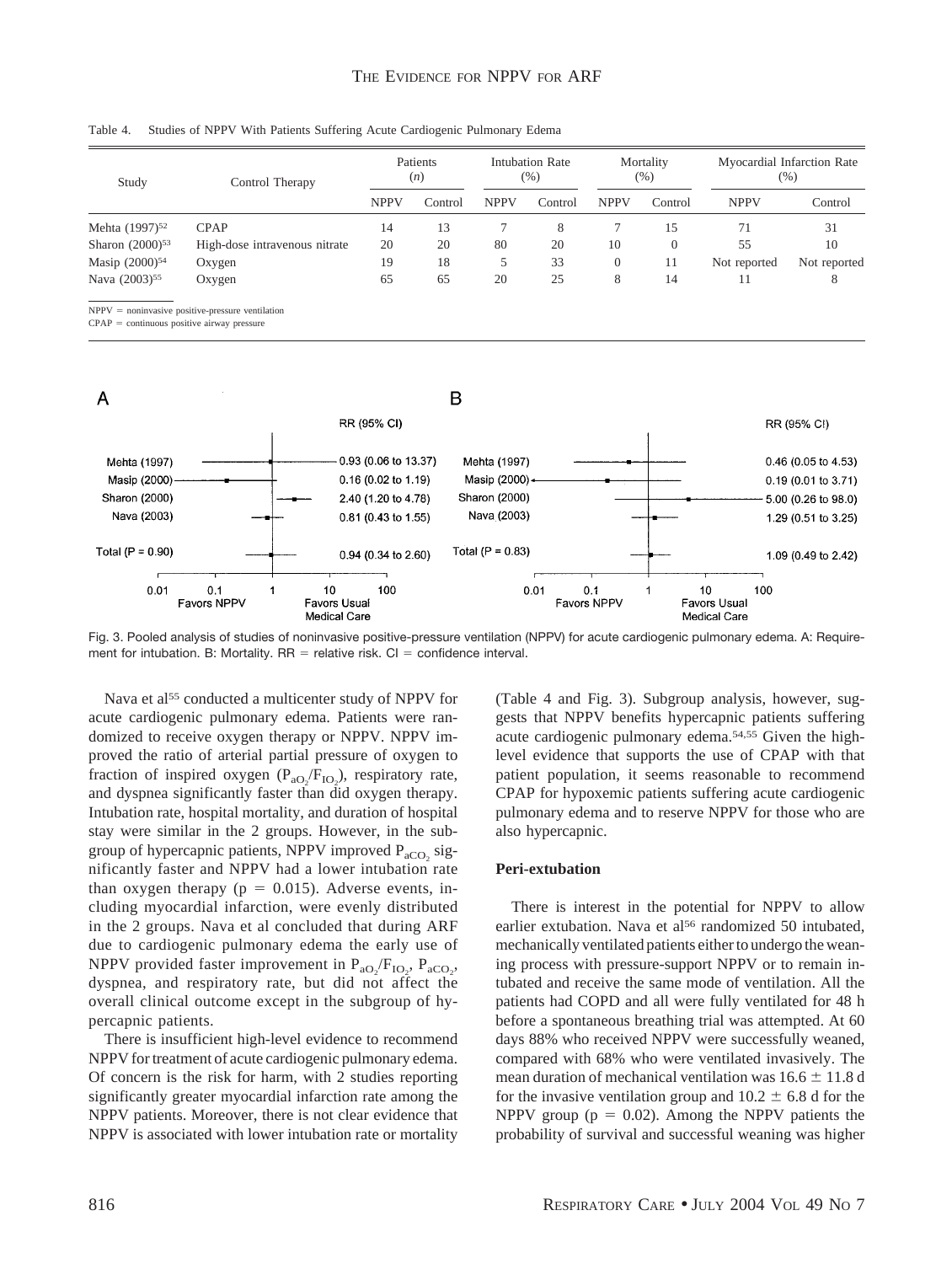(p = 0.002), ICU stay was shorter (15.1  $\pm$  5.4 vs 24.0) 13.7 d,  $p = 0.005$ ). Survival at 60 d was 92% among NPPV patients and 72% among patients who received invasive ventilation ( $p = 0.009$ ).

Girault et al<sup>57</sup> assessed the usefulness of NPPV to facilitate extubation and weaning. The study enrolled 33 patients who had various causes of respiratory failure and who had failed a 2-h spontaneous breathing trial. The rate of successful weaning and extubation was similar in the 2 groups (75% for invasive ventilation and 76.5% for NPPV). NPPV reduced the mean period of daily ventilatory support but increased the total duration of ventilatory support related to weaning  $(3.46 \pm 1.42 \text{ vs } 11.54 \pm 5.24 \text{ d}, \text{p} =$ 0.0001). The duration of ICU stay and hospital stay and 3-month survival were similar in the 2 groups.

Jiang et al<sup>58</sup> evaluated the effect of NPPV on extubation outcome of 93 patients, among whom there were 56 elective extubations and 37 unplanned extubations. Patients were randomized to NPPV or oxygen therapy. There was no significant difference in reintubation rate between the NPPV and control group. However, elective extubation had a significantly better outcome than unplanned extubation.

Ferrer et al<sup>59</sup> conducted a study with 43 mechanically ventilated patients (25 with COPD) who had failed spontaneous breathing trials for 3 consecutive days. The patients were randomized to either extubation and NPPV or continued intubation and repeated spontaneous breathing trials. The NPPV group had shorter invasive ventilation  $(9.5 \pm 8.3 \text{ vs } 20.1 \pm 13.1 \text{ d}, p = 0.003)$ , shorter ICU stay  $(14.1 \pm 9.2 \text{ vs } 25.0 \pm 12.5 \text{ d}, p = 0.002)$ , shorter hospital stay (27.8  $\pm$  14.6 vs 40.8  $\pm$  21.4 d, p = 0.026), less need for tracheotomy (5% vs 59%,  $p = 0.001$ ), lower incidence of nosocomial pneumonia (24% vs 59%,  $p = 0.042$ ) and septic shock (10% vs 41%,  $p = 0.045$ ), and better ICU survival (90% vs 59%,  $p = 0.045$ ) and 90-day survival  $(p = 0.044)$ . The conventional weaning approach was an independent risk factor for worse ICU survival (odds ratio 6.6,  $p = 0.035$ ) and 90-d survival (odds ratio 3.5,  $p =$ 0.018).

Keenan et al<sup>60</sup> assessed the role of NPPV for patients who developed acute respiratory distress after extubation. Patients who developed respiratory distress within 48 h of extubation  $(n = 81)$  were randomly assigned to receive either standard medical therapy alone or NPPV. There was no difference between the groups in the rate of reintubation (72% vs 69%, relative risk 1.04, 95% CI 0.78– 1.38), hospital mortality (31% for both groups, relative risk 0.99, 95% CI 0.52– 1.91), duration of mechanical ventilation, ICU stay, or hospital stay.

Esteban et al<sup>61</sup> conducted a randomized controlled trial to compare NPPV to conventional therapy with patients in respiratory distress within 48 h of extubation  $(n = 228)$ . There was no difference in the need for reintubation (49%

in the control group vs 50% in the NPPV group,  $p = 0.89$ ). Moreover, ICU mortality was significantly higher (14% vs 25%,  $p = 0.038$ ) and the time to reintubation longer (10.6) vs 21.2 h,  $p = 0.041$ ) in the NPPV group. Although the differences were not statistically significant, the results favored the control group for hospital mortality (24.8% vs 33.3%,  $p = 0.17$  and ICU stay (20 vs 26 d,  $p = 0.11$ ). Esteban et al concluded that NPPV delayed but did not alter the need for reintubation and that reintubation delay may be harmful.

The role of NPPV in the peri-extubation period remains to be determined. Only 4 randomized, controlled trials<sup>56-59</sup> have evaluated whether NPPV allows earlier extubation, and only 2 of those were positive.56,59 The positive nature of those trials might relate to their enrollment of COPD patients. Thus, one might consider NPPV to facilitate earlier extubation of COPD patients. Both randomized trials of NPPV for patients who failed planned extubation were negative,31,61 suggesting a limited role for NPPV in that setting.

### **NPPV and Nosocomial Pneumonia**

It is accepted that nosocomial pneumonia in mechanically ventilated patients is due to aspiration of pharyngeal secretions around the airway, rather than to what is breathed from the ventilator through the airway. It then follows that the risk of nosocomial pneumonia should be lower if mechanical ventilation is provided with NPPV rather than through an endotracheal tube. Seven studies have compared the incidence of nosocomial pneumonia with NPPV versus with invasive mechanical ventilation (Table 5).27,45,56,59,62,64 In every one of those studies the rate of nosocomial pneumonia was lower with NPPV and the combined risk of pneumonia was significantly lower with NPPV (Fig. 4). One might speculate that the survival benefit reported for NPPV could in part be due to avoidance of nosocomial pneumonia.

## **Predictors of NPPV Success**

NPPV is not universally successful in avoiding intubation. Although reported success rates differ,  $\geq 25\%$  of ARF patients who receive NPPV require intubation. It may be useful to identify patients who have a higher likelihood of NPPV failure so that failure can be anticipated and endotracheal intubation performed promptly if necessary. Several studies have specifically evaluated predictors of NPPV failure.

Soo Hoo et al<sup>65</sup> reported that patients who failed NPPV had a greater severity of illness than successfully treated patients, as indicated by a higher Acute Physiology and Chronic Health Evaluation II score. NPPV-failure patients were edentulous and had pneumonia, excess secretions,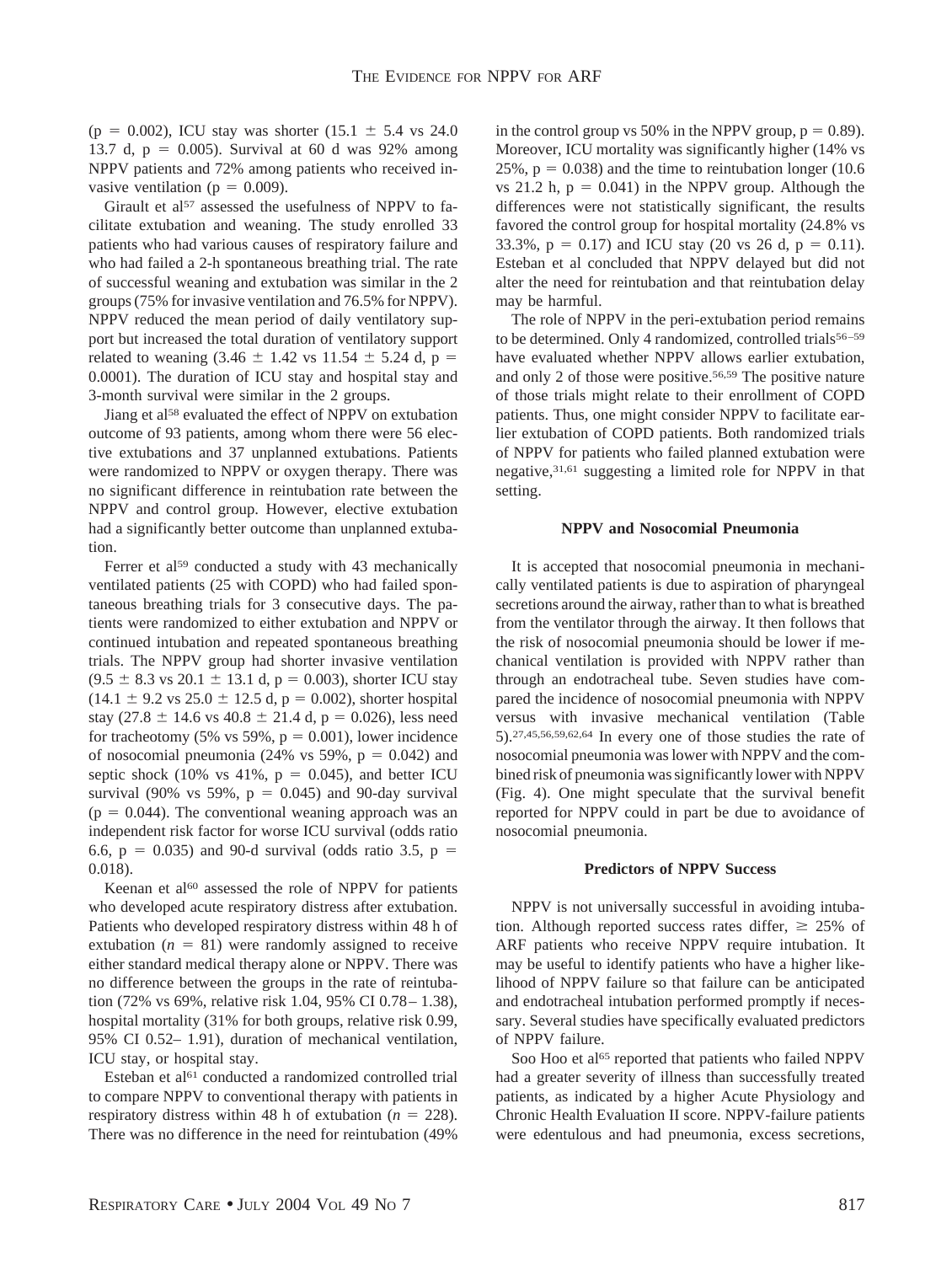| Study                          | Design                      |                        | Patients $(n)$ | Nosocomial Pneumonia Rate<br>$(\% )$ |         |  |
|--------------------------------|-----------------------------|------------------------|----------------|--------------------------------------|---------|--|
|                                |                             | <b>NPPV</b><br>Control |                | <b>NPPV</b>                          | Control |  |
| Guerin (1997) <sup>62</sup>    | Prospective, cohort         | 60                     | 199            | $\overline{0}$                       | 8       |  |
| Antonelli (1998) <sup>45</sup> | Randomized controlled trial | 32                     | 32             |                                      | 25      |  |
| Nava (1998) <sup>56</sup>      | Randomized controlled trial | 25                     | 25             | 0                                    | 28      |  |
| Nourdine (1999) <sup>63</sup>  | Prospective, cohort         | 129                    | 607            | 0                                    | 13      |  |
| Girou (2000) <sup>64</sup>     | Matched case control        | 50                     | 50             | 8                                    | 22      |  |
| Carlucci (2001) <sup>27</sup>  | Prospective, cohort         | 108                    | 108            | 10                                   | 19      |  |
| Ferrer (2003) <sup>59</sup>    | Randomized controlled trial | 21                     | 22             | 24                                   | 59      |  |

Table 5. Studies Reporting Nosocomial Pneumonia Rates Associated With NPPV

 $NPPV = noninvasive positive-pressure ventilation$ 



Fig. 4. Pooled analysis for studies that compared the rate of nosocomial pneumonia with noninvasive positive-pressure ventilation (NPPV) versus with invasive ventilation.  $RR =$  relative risk.  $Cl =$ confidence interval.

and pursed-lip breathing. Factors that prevented adequate mask-mouth seal and contributed to greater mouth leaks were more common in NPPV-failure patients. NPPV-success patients were able to adapt more rapidly to the therapy, as evidenced by a greater and more rapid reduction in  $P_{aCO_2}$ , correction of pH, and reduction in respiratory rate.

Ambrosino et al<sup>66</sup> found that NPPV success was associated with less severely abnormal baseline clinical and functional variables and with less severe acidosis assessed during an initial NPPV trial. Pneumonia was the cause of ARF in 38% of the NPPV failures but in only 9% of the NPPV successes.

Anton et al<sup>67</sup> reported that NPPV-success patients had lower  $FEV<sub>1</sub>$ , a higher level of consciousness, and significant improvement in  $P_{aCO_2}$ , pH, and level of consciousness after 1 h of NPPV. Among NPPV-failure patients Plant et al<sup>68</sup> found a lower pH and higher  $P_{CO_2}$ at the initiation of therapy. After 4 h of NPPV, improved acidosis and decreased respiratory rate were associated with NPPV success.

Antonelli et al<sup>69</sup> conducted a prospective, multicenter, cohort study of predictors of NPPV success, with patients suffering acute hypoxemic respiratory failure. The highest intubation rate was among patients suffering acute respiratory distress syndrome (51%) or community-acquired pneumonia (50%). The lowest intubation rate was among patients suffering cardiogenic pulmonary edema (10%) and pulmonary contusion (18%). Multivariate analysis found that factors independently associated with NPPV failure were age  $> 40$  years (odds ratio 1.72, 95% CI 0.92–3.23), a Simplified Acute Physiologic Score II  $\geq$  35 (odds ratio 1.81, 95% CI 1.07–3.06), the presence of acute respiratory distress syndrome or community-acquired pneumonia (odds ratio 3.75, 95% CI 2.25–6.24), and a  $P_{aO_2}/F_{IO_2}$  $\leq$  146 mm Hg after 1 h of NPPV (odds ratio 2.51, 95% CI 1.45–4.35).

Predictors of NPPV failure include higher Acute Physiology and Chronic Health Evaluation II score,<sup>65</sup> lower level of consciousness,67 lower pH,65,66,68 more air leak around the interface,<sup>65</sup> greater quantity of secretions,<sup>65</sup> poor initial response to NPPV, 65,67,68 and the presence of pneumonia.65,66 In other words, NPPV is least likely to be successful with patients who are most sick. This should not dictate that some patients should not receive a trial of NPPV but should provide a lower threshold for intubation with sicker patients because they have a higher likelihood of failing NPPV. For patients in acute hypoxemic respiratory failure,<sup>69</sup> NPPV failure is predicted by higher severity score, older age, the presence of acute respiratory distress syndrome or pneumonia, or failure to improve after 1 h of NPPV.

#### **Equipment Selection**

#### **Interface**

Most commonly, a nasal or oronasal interface is used to apply NPPV. In recent years a variety of devices have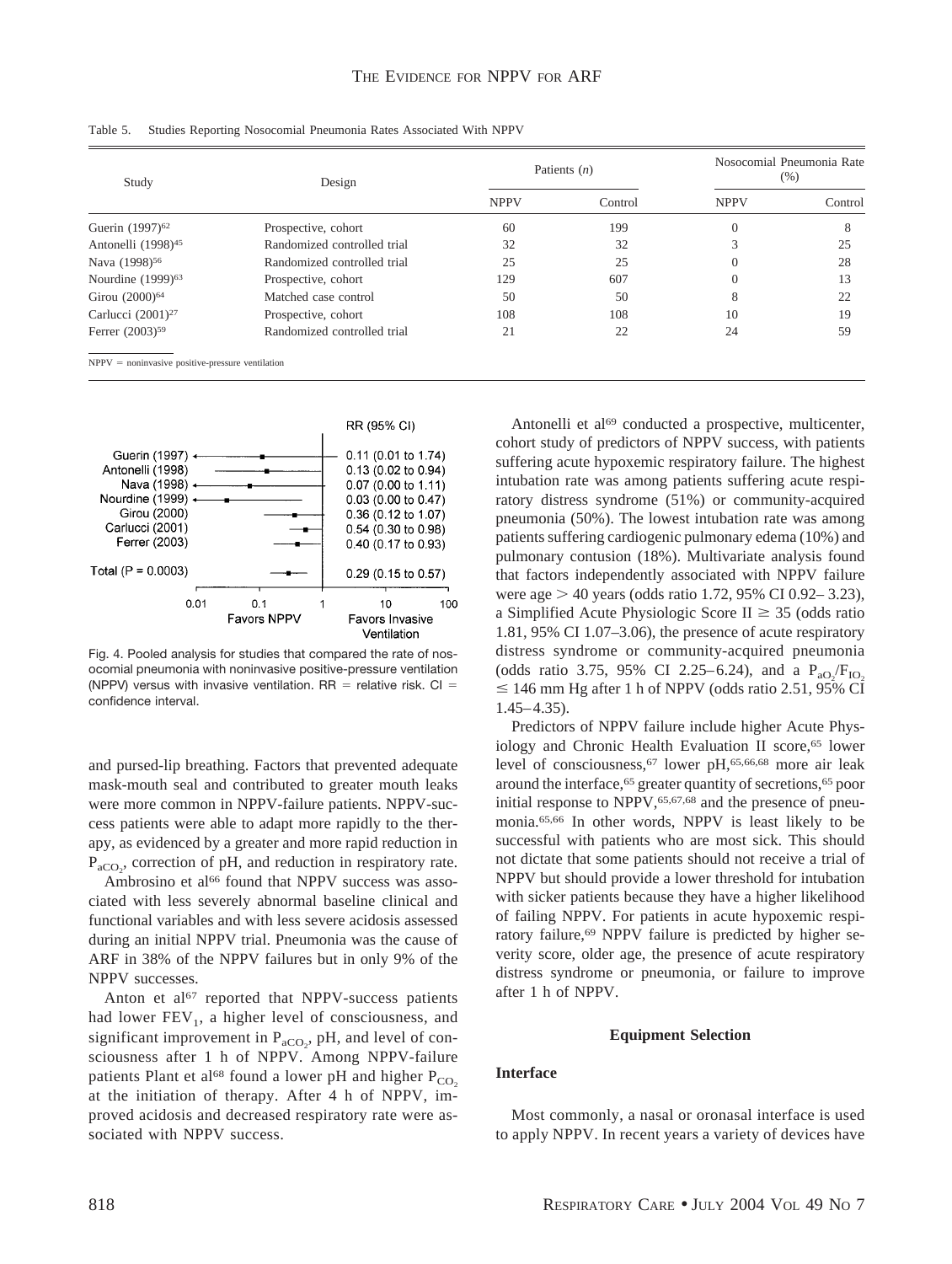| Table 6. Potential Advantages and Disadvantages of Nasal Versus Oronasal Interfaces |  |
|-------------------------------------------------------------------------------------|--|
|                                                                                     |  |

| Interface    | Advantages                                                     | Disadvantages                            |
|--------------|----------------------------------------------------------------|------------------------------------------|
| <b>Nasal</b> | Less risk of aspiration                                        | Mouth leak                               |
|              | Easier secretion clearance                                     | Higher resistance through nasal passages |
|              | Less claustrophobia                                            | Less effective with nasal obstruction    |
|              | Easier speech                                                  | Nasal irritation and rhinorrhea          |
|              | May allow patient to eat                                       | Mouth dryness                            |
|              | Easy to fit and secure                                         |                                          |
|              | Less dead space                                                |                                          |
| Oronasal     | Better control of mouth leak                                   | More dead space                          |
|              | More effective with mouth-breathers, particularly during acute | Claustrophobia                           |
|              | application of noninvasive positive-pressure ventilation       | More risk of aspiration                  |
|              |                                                                | More difficulty in speaking and eating   |
|              |                                                                | Asphyxiation if ventilator malfunctions  |

Table 7. Interfaces, Ventilator Types, and Modes of Ventilation Used in Randomized Controlled Trials of Noninvasive Positive-Pressure Ventilation

| Study                             | Interface                      | Ventilator        | Mode                                                     |
|-----------------------------------|--------------------------------|-------------------|----------------------------------------------------------|
| Bott (1993) <sup>32</sup>         | Nasal                          | Portable volume   | Volume control                                           |
| Brochard $(1995)^{33}$            | Oronasal                       | Critical care     | Pressure support                                         |
| Kramer (1995) <sup>41</sup>       | Nasal or oronasal              | Portable pressure | Pressure support                                         |
| Wysocki (1995)70                  | Oronasal                       | Critical care     | Pressure support                                         |
| Angus (1996) <sup>34</sup>        | <b>Nasal</b>                   | Portable pressure | Pressure support                                         |
| Barbe (1996) <sup>35</sup>        | Nasal                          | Portable pressure | Pressure support                                         |
| Mehta (1997) <sup>52</sup>        | <b>Nasal</b>                   | Portable pressure | Pressure support                                         |
| Antonelli (1998) <sup>45</sup>    | Oronasal                       | Critical care     | Pressure support                                         |
| Celikel (1998) <sup>36</sup>      | Oronasal                       | Critical care     | Pressure support                                         |
| Nava (1998) <sup>56</sup>         | Oronasal                       | Critical care     | Pressure support                                         |
| Wood (1998) <sup>72</sup>         | Nasal                          | Portable pressure | Pressure support                                         |
| Confalonieri (1999) <sup>73</sup> | Nasal or oronasal              | Critical care     | Pressure support, pressure control,<br>or volume control |
| Girault (1999) <sup>57</sup>      | Nasal or oronasal              | Critical care     | Pressure support, pressure control,<br>or volume control |
| Jiang (1999) <sup>58</sup>        | Oronasal                       | Portable pressure | Pressure support                                         |
| Antonelli (2000) <sup>46</sup>    | Oronasal                       | Critical care     | Pressure support                                         |
| Bardi (2000) <sup>39</sup>        | <b>Nasal</b>                   | Portable pressure | Pressure support                                         |
| Martin (2000) <sup>71</sup>       | Nasal, oronasal, or total face | Portable pressure | Pressure support                                         |
| Masip (2000) <sup>54</sup>        | Oronasal                       | Critical care     | Pressure support                                         |
| Plant (2000) <sup>38</sup>        | Nasal or oronasal              | Portable pressure | Pressure support                                         |
| Sharon (2000) <sup>53</sup>       | Not stated                     | Portable pressure | Pressure support                                         |
| Auriant (2001) <sup>48</sup>      | Nasal                          | Portable pressure | Pressure support                                         |
| Hilbert (2001) <sup>47</sup>      | Oronasal                       | Critical care     | Pressure support                                         |
| Dikensoy $(2002)^{37}$            | Oronasal                       | Portable pressure | Pressure support                                         |
| Keenan (2002) <sup>60</sup>       | Oronasal                       | Portable pressure | Pressure support                                         |
| Thys (2002) <sup>74</sup>         | Oronasal                       | Portable pressure | Pressure support                                         |
| Ferrer (2003) <sup>59</sup>       | Nasal or oronasal              | Portable pressure | Pressure support                                         |
| Ferrer (2003) <sup>42</sup>       | Nasal or oronasal              | Portable pressure | Pressure support                                         |
| Soroksky (2003) <sup>43</sup>     | Nasal                          | Portable pressure | Pressure support                                         |

become available for this purpose. There are potential advantages and disadvantages to each approach (Table 6). Both nasal and oronasal interfaces have been applied successfully in randomized controlled trials (Table 7).32–39,41– 43,45,47,50 –52,54 –58,61,70 –74

The results of several studies suggest that mouth leak can be problematic. Soo Hoo et al<sup>65</sup> reported that greater mouth leak was a cause of failure of nasal NPPV. Richards et al75 found that there was no change in nasal resistance when subjects breathed through their noses while on CPAP,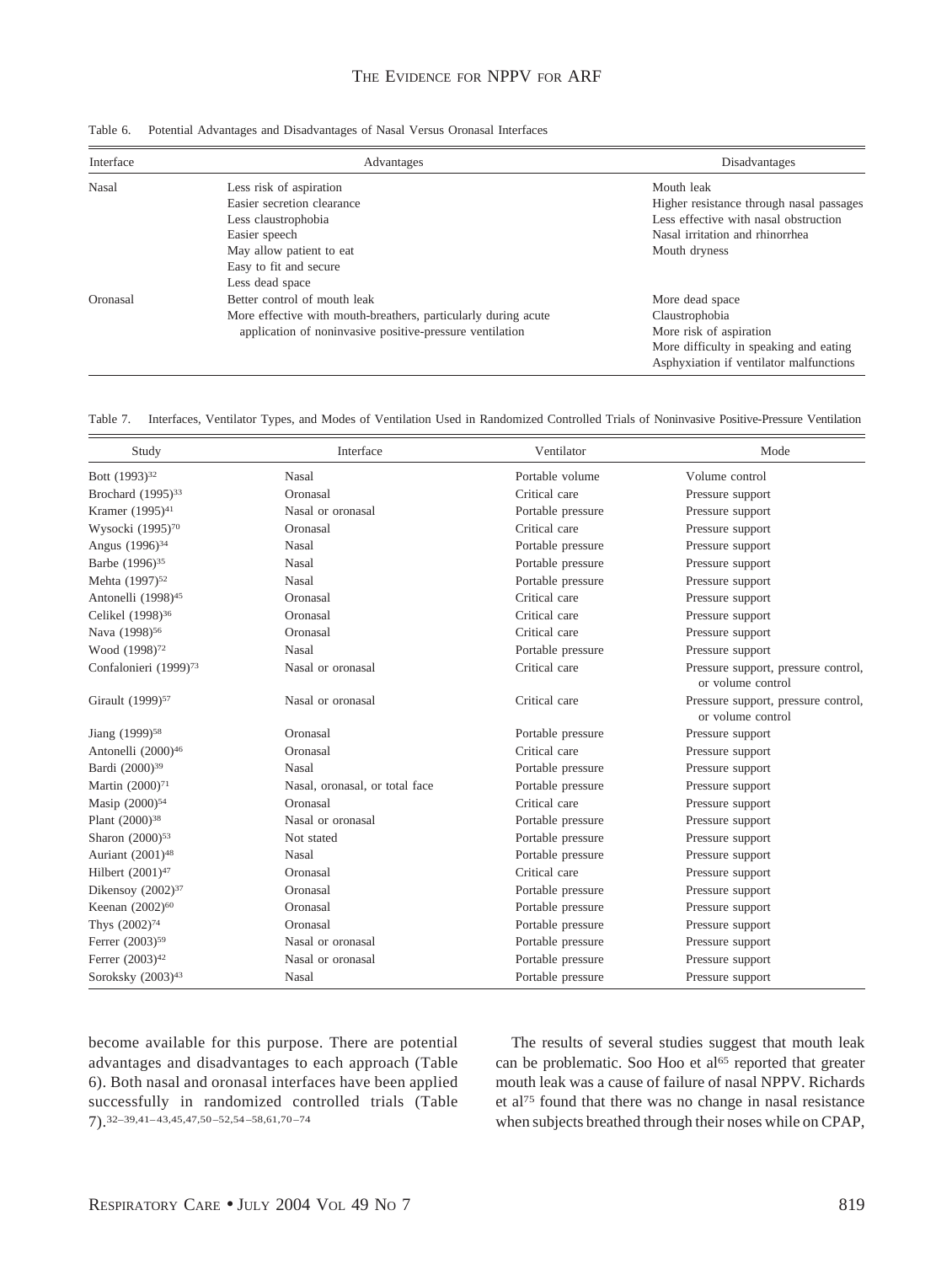but a mouth leak caused a large increase in resistance, suggesting that mouth leak with nasal CPAP leads to high unidirectional nasal airflow, which causes a large increase in nasal resistance. Martins de Araújo et al<sup>76</sup> found that inhaled air dryness during CPAP can be significantly attenuated by using an oronasal mask, which eliminates mouth leak. In a study with normal subjects Fontanari et al77 found increased nasal resistance with the application of nasal NPPV, suggesting that the nasal interface may increase resistive load during NPPV with a nasal interface.

Criner et al78 evaluated the total face mask with 9 patients suffering chronic respiratory failure. None of the patients had previously been able to tolerate NPPV via nasal or oronasal mask. With 4 patients, measurements of respiratory rate, tidal volume ( $V_T$ ), minute ventilation ( $\dot{V}_F$ ), dyspnea, discomfort with the face mask, and mask and mouth leaks were made during 30-min sessions of NPPV applied at constant levels, with all 3 mask types. Discomfort and mask leak were least with the total face mask.  $V_T$ was highest and  $P_{aCO_2}$  lowest with the total face mask.

Using a lung model Schettino et al79 studied an oronasal mask (inner volume of 165 mL) with the exhalation port within the mask, the same mask with exhalation port in the ventilator circuit, and a total face mask with exhalation port within the mask (inner volume 875 mL). The oronasal mask with exhalation port within the mask had less rebreathed  $CO<sub>2</sub>$ . There was greater rebreathing with the total face mask.

In another lung model study Saatci et al<sup>80</sup> determined the influence of different mask designs on dead space. They reported that masks with expiratory ports over the nasal bridge had beneficial flow characteristics within the mask and nasal cavity, resulting in less device dead space (from  $> 40\%$  to  $< 30\%$  of  $V_T$ ).

Tsuboi et al<sup>81</sup> found that nasal NPPV with a customfabricated nasal mask was more effective than a commercially available mask, because of its smaller dead space and less air leak. However, it is not practical to custom fabricate masks for acute care applications. Taken together those studies suggest that device dead space may be an important consideration when choosing an NPPV interface.79–81

Navalesi et al<sup>82</sup> evaluated the effects of 3 types of interface (oronasal mask, nasal mask, and nasal pillows) on arterial blood gases, breathing pattern, and tolerance of ventilation, with 26 stable hypercapnic patients. The study used a cross-over design, with 30 min with each device.  $P_{aCO}$ , was significantly lower with the oronasal mask or nasal pillows than with a nasal mask.  $\dot{V}_E$  was significantly higher with the oronasal mask than with a nasal mask, because of higher  $V_T$ . The nasal mask was associated with better acceptance of NPPV than were the other 2 interfaces. Although that study was performed with stable patients rather than patients in ARF, the results suggest that ventilation may be more effective with an oronasal mask than with a nasal mask, despite better patient acceptance of the nasal mask.

Kwok et al<sup>83</sup> assessed patient tolerance of the oronasal versus the nasal mask with 70 ARF patients. Patients were randomized to either nasal or oronasal mask. Intubation rates were similar with each device. Mask intolerance was significantly higher in the nasal than the oronasal mask group. The overall success rate (ability to tolerate the mask without requiring intubation and surviving to completion of the study) was greater in the oronasal (65.7%) than the nasal group (48.6%). The authors concluded that although both masks performed similarly with regard to improving vital signs and gas exchange and avoiding intubation, the nasal mask was less well tolerated than the oronasal mask among ARF patients.

Anton et al<sup>84</sup> assessed the efficacy and patient tolerance of nasal and oronasal masks with 14 COPD-exacerbation patients who were randomized to the 2 device types. NPPV improved arterial blood gases and the indices of respiratory effort, with no significant differences between the groups. The group that used oronasal mask had a greater decrease in respiratory rate, with no other differences between the interfaces. NPPV was well tolerated in both groups. Anton et al concluded that with COPD-exacerbation patients NPPV improves arterial blood gases and respiratory effort indices regardless of the type of mask used. Because the evaluation periods were only 15 min of NPPV with each device, that study could not assess other important outcomes such as intubation rate.

A relatively new NPPV interface is the helmet.85–90 This device fits over the patient's entire head and fits snugly around the neck. Potential advantages of this design include that the patient can interact with the environment, a fixation system that should have a lower risk of skin breakdown, and it can be applied to any patient regardless of facial contour. Antonelli et al<sup>85</sup> studied the helmet with 33 non-COPD patients suffering acute hypoxemic respiratory failure. Each patient treated with the helmet was matched with 2 historical controls treated with oronasal mask. Both groups had improved oxygenation with NPPV. No patients failed NPPV because of intolerance. Skin necrosis, gastric distention, and eye irritation were less common in the helmet group than in the mask group. ICU stay and hospital mortality were not different.

Antonelli et al<sup>88</sup> studied 33 COPD-exacerbation patients who were admitted to 4 ICUs and treated with helmet NPPV. Those patients were compared with 33 historical controls treated with NPPV via oronasal mask. Ten patients in the helmet group and 14 in the mask group ( $p =$ 0.22) were intubated. In the helmet group no patients were unable to tolerate NPPV, whereas 5 patients in the mask group required intubation due to intolerance ( $p = 0.047$ ). After 1 h of treatment both groups had significantly re-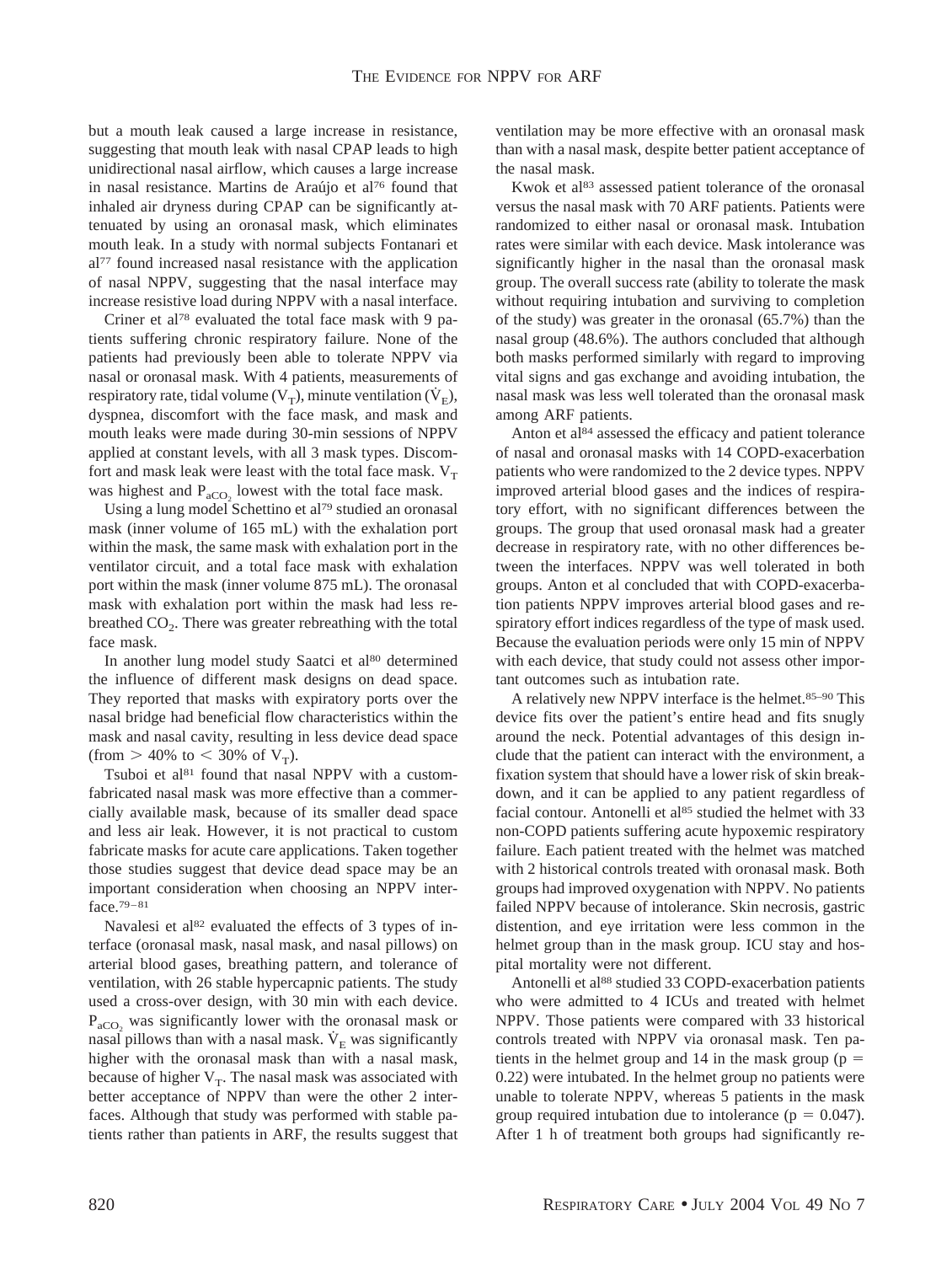duced  $P_{aCO_2}$ , but  $P_{aCO_2}$  decreased less in the helmet group (p = 0.01). On discontinuing support  $P_{aCO_2}$  was higher  $(p = 0.002)$  and pH lower  $(p = 0.02)$  in the helmet group than in the mask group. One patient in the helmet group and 12 in the mask group developed complications related to NPPV ( $p < 0.001$ ). ICU stay and mortality were similar in the 2 groups. Antonelli et al concluded that helmet NPPV is feasible and can be used to treat COPD exacerbation. However, it is of concern that the helmet did not improve carbon dioxide elimination as efficiently as did mask NPPV.

Despite enthusiasm for the helmet there is reason for caution. When NPPV is applied with a helmet, both the external and middle ear are directly exposed to inspiratory positive pressure, which could theoretically expose the middle and inner ear to risk of mechanical damage.<sup>91</sup> Another major concern is the risk of rebreathing, because of the large gas volume within the helmet.92 There is also a potential problem with effective triggering and cycling of the ventilator because of the compressible volume within the circuit. Until those issues are resolved, the helmet cannot be recommended for NPPV treatment of hypercapnic respiratory failure.

An issue related to the interface and headgear is facial skin breakdown.93,94 Although this is under-reported in the peer-reviewed literature, it is commonly encountered clinically. The mask design may affect the risk of facial skin breakdown.95 Based on anecdotal experience, using a mask of the proper size, avoiding placing the headgear too tightly, and using wound-care tape on the bridge of the nose are important considerations to avoid facial skin breakdown.

From the available evidence it cannot be said that any interface is clearly superior to another in terms of important outcomes such as intubation rate or mortality. An oronasal interface may be more effective and better tolerated than the nasal interface for ARF patients. More study is needed on the relationship between NPPV interface and outcomes.

## **Ventilator**

Any ventilator that is used for invasive ventilatory support can be used to provide NPPV. Portable volume ventilators, critical care ventilators, and portable pressure ventilators have been used in randomized controlled trials of NPPV (see Table 7). The most commonly used ventilators for NPPV are the portable pressure ventilators (bi-level positive airway pressure [BiPAP]). These devices are designed to operate in the presence of a leak. They typically apply an inspiratory positive airway pressure (IPAP) and an expiratory positive airway pressure (EPAP). Breaths are patient-triggered and the difference between the IPAP and EPAP is the level of pressure support. These are blower



Fig. 5. Effect of circuit configuration on risk of rebreathing with bilevel positive airway pressure (BiPAP). With a Whisper Swivel there was no change in  $\mathsf{P}_{\mathsf{aCO}_2^2},$  despite BiPAP, which is presumably due to rebreathing. With the Plateau Exhalation Valve  $P_{aCO_2}$  was significantly reduced.  $P_{aCO_2}$  also significantly decreased with a critical care ventilator. (Data from Reference 103.)

devices that use a single-limb circuit. There is no exhalation valve, with the fixed leak in the circuit serving as the exhalation port. There have been numerous evaluations of these devices, the results of which generally indicate that these devices trigger and cycle as well as, and sometimes better than, critical care ventilators.<sup>96-102</sup>

One issue that has received considerable attention with the portable pressure ventilators is the potential for rebreathing, because these devices have a single-hose design and no exhalation valve. Ferguson and Gilmartin<sup>103</sup> studied rebreathing using a BiPAP ventilator with 6 hypercapnic patients. When the BiPAP ventilator was configured with the standard leak port (Whisper Swivel), there was no change in  $P_{aCO_2}$ , compared to baseline (Fig. 5). When the BiPAP ventilator was configured with a valve to minimize rebreathing (eg, Plateau Exhalation Valve) the  $P_{aCO_2}$  decrease was similar to that with a volume-controlled ventilator. Lofaso et al<sup>104</sup> also reported substantial rebreathing with portable pressure ventilators.

Although there is a potential for rebreathing with portable pressure ventilators, there are several steps that can be taken to minimize that risk. Rebreathing is decreased under the following conditions: if the leak port is in the mask rather than the hose,79,80 if the oxygen is titrated into the mask rather than into the hose,<sup>105</sup> with a higher level of EPAP,103 and with a Plateau Exhalation Valve.103 Anything that increases the leak increases the flow through the hose and more effectively flushes the hose and decreases the amount of rebreathing. Although it effectively decreases rebreathing the Plateau Exhalation Valve may increase the imposed expiratory resistance.104 In a cross-over design study Hill et al<sup>106</sup> compared the Plateau Exhalation Valve with a traditional leak port with 7 patients during nocturnal nasal ventilation with a BiPAP ventilator. The exhalation valve designed to minimize rebreathing did not improve daytime or nocturnal gas exchange or symptoms in patients receiving long-term nasal BiPAP, compared to a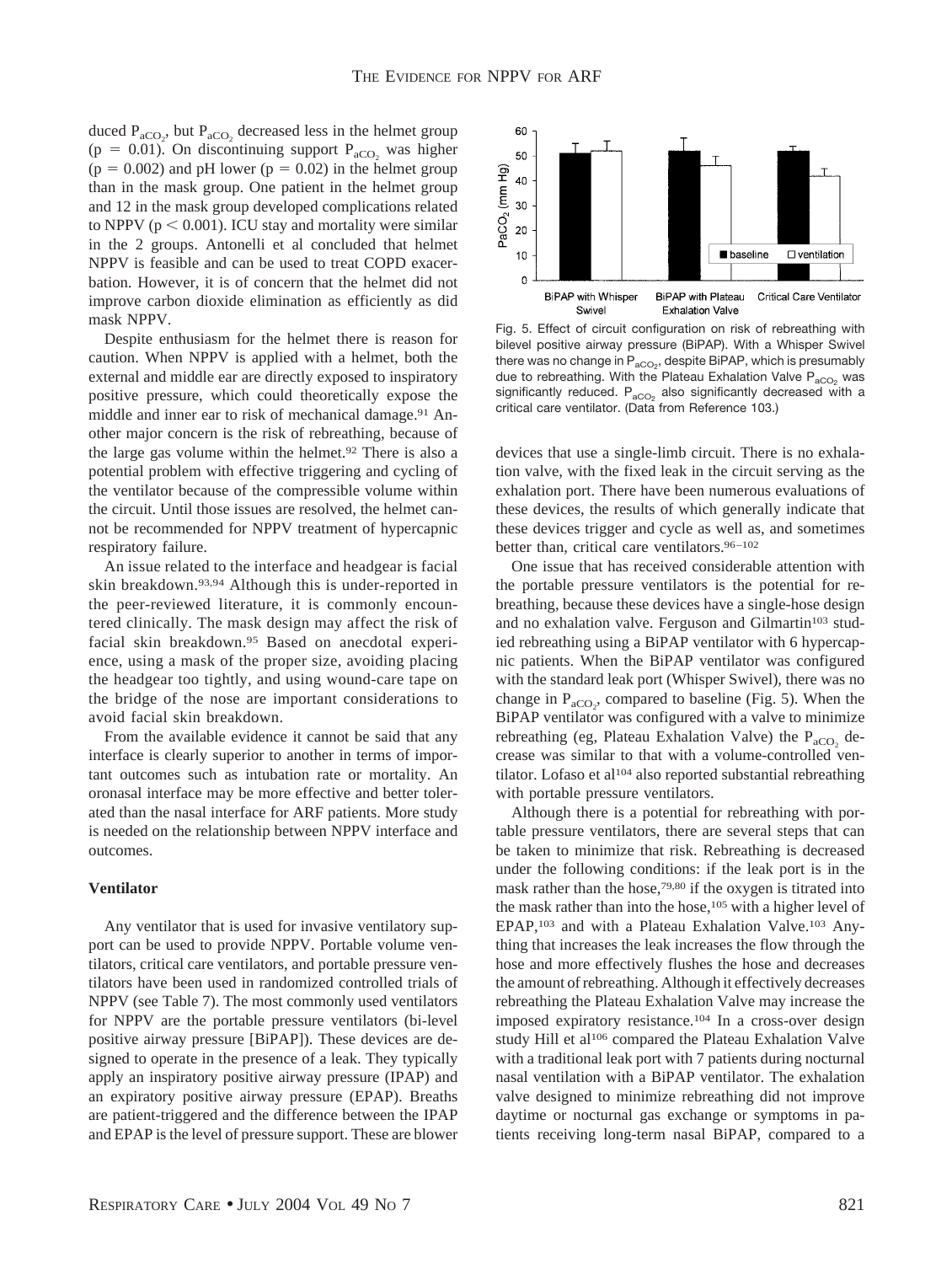traditional leak port. However, a nasal mask was used in that study and it is unknown whether the results are applicable to ARF patients using an oronasal mask. It is noteworthy that patients found the Plateau Exhalation Valve noisier and less attractive in appearance than the traditional leak port.

Most patients who require NPPV need supplemental oxygen in addition to ventilatory support. Most portable pressure ventilators, however, do not have an oxygen control, so supplemental oxygen is usually administered by adding it into the mask or the circuit. Waugh and De Kler<sup>107</sup> compared the delivered oxygen concentration when oxygen was added either at the outlet of the ventilator or at the inlet to the mask. They compared a variety of IPAP and EPAP settings, but all of their experiments were conducted with the leak port in the mask. They reported a higher delivered oxygen concentration when oxygen was added into the circuit at the ventilator outlet and a lower oxygen concentration when higher IPAP and EPAP settings were used.

Thys et al<sup>105</sup> compared a variety of IPAP settings and conducted all of their experiments with the leak port in the circuit. They studied 3 oxygen insertion sites: at the outlet of the ventilator, at the inlet to the mask, and at a midpoint in the circuit. They reported lower delivered oxygen concentrations with higher IPAP settings and higher delivered oxygen concentrations with the oxygen added at the ventilator outlet, compared to at the mask inlet. Interestingly, they reported the greatest delivered oxygen concentrations with oxygen added at a mid-point in the circuit. However, that oxygen injection site is not practical, as it requires cutting the circuit to add oxygen.

Schwartz et al<sup>108</sup> performed a laboratory study of oxygen delivery with a portable pressure ventilator and reported that the delivered oxygen concentration was affected by the type of leak port and the site at which oxygen was added into the circuit. The delivered oxygen concentration was also affected by the IPAP settings, EPAP settings, and oxygen flow. The highest oxygen concentration was achieved with oxygen added at the mask, with the leak port in the circuit, and with the lowest settings of IPAP and EPAP. When administering oxygen with a portable pressure ventilator that does not have an oxygen blender, the delivered oxygen concentration is affected by oxygen flow, the site where oxygen is added into the circuit, the position of the leak port, the type of leak port, the amount of leak (intentional and non-intentional), and the IPAP and EPAP settings. Because of the complex interaction between those variables, pulse oximetry should be used to monitor oxygenation when using this therapy with ARF patients.

# **Mode**

NPPV has been successful with volume-controlled ventilation, pressure-controlled ventilation, or pressure-support ventilation. Pressure-support ventilation has been used most commonly in randomized controlled trials (see Table 7). With portable pressure ventilators pressure-support ventilation is most commonly applied.

Girault et al<sup>109</sup> randomized 16 ARF patients to volumecontrolled ventilation or pressure-support ventilation. Both modes provided respiratory muscle rest and similarly improved breathing pattern and gas exchange. However, those physiologic effects are achieved with a lower inspiratory work load, but at a higher respiratory discomfort, with volume-control than with pressure-support. Navalesi et al<sup>82</sup> compared volume-controlled ventilation to pressure-support ventilation in a cross-over study with 26 patients suffering chronic hypercapnic respiratory failure. Compared to spontaneous breathing, NPPV provided significantly better gas exchange and  $\dot{V}_E$ , irrespective of the ventilator mode. Between volume-control and pressure-support ventilation there were no differences in tolerance of ventilation, gas exchange, or breathing pattern.

Pressure-support ventilation is patient-triggered and flow-cycled. Using a cross-over study design, Nava et al<sup>110</sup> compared the effect of flow-triggering and pressure-triggering on inspiratory effort during pressure-support ventilation and pressure-controlled ventilation, with 8 patients who were recovering from COPD exacerbations.  $\dot{V}_{E}$ , respiratory pattern, dynamic lung compliance and resistance, and changes in end-expiratory lung volume were the same with the 2 triggering systems. The esophageal pressure drop during the pre-triggering phase (due to intrinsic positive end-expiratory pressure [auto-PEEP] and valve opening) were significantly higher with pressure-triggering than with flow-triggering. Auto-PEEP was significantly lower during flow-triggering in the pressure-support mode. Those results suggest a benefit from flow-triggering, but they also suggest that triggering issues may often be related to the presence of auto-PEEP. Most portable pressure ventilators use variations on flow-triggering and some use redundant triggering mechanisms to improve sensitivity to patient effort.

With pressure-support NPPV leaks can cause cycling difficulty. With a lung model Schettino et al<sup>111</sup> found that, because of leaks around the mask with higher pressures, pressure support of  $15 \text{ cm H}_2\text{O}$  was the highest that could be used without failure to cycle to exhalation. To explore the issue of mask leakage and ventilator performance, Hotchkiss et al<sup>112</sup> used a mathematical model to investigate the dynamic behavior of pressure-support NPPV and the results were confirmed with a test lung. They reported that pressure-support ventilation applied in the presence of an inspiratory leak can be accompanied by marked varia-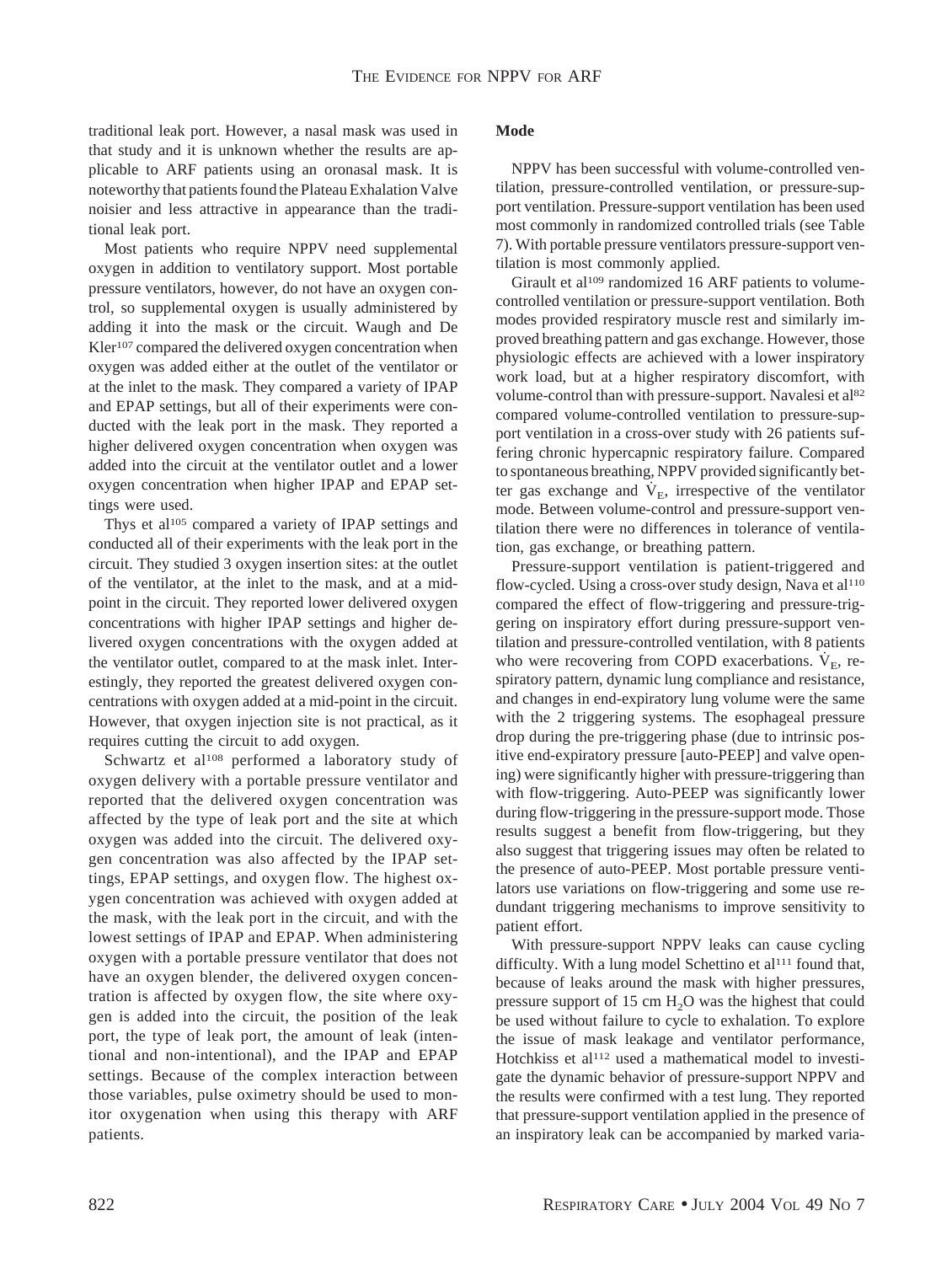tions in the duration of the inspiratory phase and auto-PEEP. This unstable behavior was observed in the simplest plausible mathematical models and occurred at impedance values and ventilator settings that are clinically realistic.

Adams et al<sup>113</sup> developed a mathematical model for pressure-support NPPV that accounted for impedance, leak, pressure settings, and inspiratory flow cutoff level. They reported that  $V_T$  decreased with decreased compliance and increased resistance. Auto-PEEP developed with increased resistance and compliance. The model predicted a  $V<sub>T</sub>$  delivery dependent on inspiratory flow cycle level. For the obstructive condition the model predicted an optimal volume delivery within a specific inspiratory flow cycle range that became narrower with increasing resistance. Adams et al concluded that volume delivery and auto-PEEP generated by pressure-support NPPV are highly dependent on the prevailing impedance condition. Furthermore, the model predicted a narrow range for inspiratory flow cutoff that provides adequate support without causing hyperinflation in patients with obstructive conditions.

A mode that has received considerable attention but is not yet commercially available in the United States is proportional assist ventilation. This mode has been investigated with NPPV in several studies.<sup>114-118</sup> Gay et al<sup>114</sup> randomized 44 adult patients suffering acute respiratory insufficiency to receive NPPV with either proportional assist ventilation or pressure-support ventilation. Mortality and intubation rates were similar with these modes, but with proportional assist ventilation the refusal rate was lower, the reduction in respiratory rate was more rapid, and there were fewer complications. Gay et al concluded that proportional assist ventilation is feasible for NPPV with patients suffering acute respiratory insufficiency. Compared with pressure-support ventilation, proportional assist ventilation was associated with more rapid improvements in some physiologic variables and was better tolerated.

#### **Humidification During NPPV**

There is some controversy related to the need for humidification during NPPV for ARF. Unlike invasive mechanical ventilation, the upper airway is not bypassed with NPPV. With a portable pressure ventilator much of the delivered gas (except for the supplemental oxygen) is from the ambient air and thus has the same humidity the patient would breathe if not receiving NPPV. Little has been reported regarding the need for humidification with NPPV for ARF. Wood et al<sup>119</sup> reported a case in which a patient receiving NPPV developed life-threatening inspissated secretions. Richards et al75 found that mouth leak with nasal CPAP causes a large increase in nasal resistance, which can largely be prevented by fully humidifying the inspired air. Martins de Araújo et al<sup>76</sup> reported that inhaled air dryness during CPAP can be significantly attenuated by heated humidification. Although those studies<sup>75,76</sup> were conducted with CPAP, it is reasonable to speculate that similar findings might occur with NPPV.

A heat-and-moisture exchanger (HME) should not be used during NPPV. In a randomized, cross-over study Lellouche et al<sup>120</sup> compared heated humidifier to HME with 9 patients receiving NPPV for acute hypercapnic respiratory failure.  $V<sub>E</sub>$  was significantly higher with the HME than with the heated humidifier, despite a similar  $P_{aCO_2}$ , and the HME was associated with a greater increase in work of breathing. Using a cross-over study design Jaber et al<sup>121</sup> compared HME to heated humidifier during NPPV with 24 ARF patients.  $\dot{V}_E$  and  $P_{aCO}$ , were significantly greater with the HME than with the heated humidifier.

#### **Aerosol Delivery With NPPV**

Many patients using NPPV also benefit from inhaled bronchodilators. There has been relatively little study of the effectiveness of inhaled bronchodilator delivery during NPPV. Parkes and Bersten<sup>122</sup> studied the effect of face mask CPAP on bronchodilator aerosol delivery and efficacy. In the bench component of that study they found that CPAP significantly reduced total aerosol delivery to the face mask, from 6.85  $\pm$  1.52 to 1.3  $\pm$  0.37% of the nebulizer charge. In the clinical component of the study, which used a cross-over design with 9 stable asthmatic subjects, they found a significant bronchodilator response to nebulized albuterol during both conventional nebulization and nebulization during CPAP.

In an in vitro evaluation of aerosolized bronchodilator delivery during NPPV, Chatmongkolchart et al<sup>123</sup> reported that, at optimum nebulizer position (between the leak port and patient connection) and ventilator settings (high inspiratory pressure and low expiratory pressure), as much as 25% of the nominal albuterol dose may be delivered during NPPV.

In an emergency department Pollack et al<sup>124</sup> randomized patients suffering acute asthma to receive aerosolized albuterol delivered via either nebulizer alone  $(n = 40)$  or BiPAP  $(n = 60)$  with nasal or oronasal mask (IPAP 10 cm  $H<sub>2</sub>O$ , EPAP 5 cm  $H<sub>2</sub>O$ ). BiPAP patients had a significantly greater increase in peak flow (211  $\pm$  89 to 357  $\pm$  108 L/min) than patients who received nebulizer alone (183  $\pm$ 60 to 280  $\pm$  87 L/min).

Fauroux et al<sup>125</sup> assessed the effectiveness of aerosol delivery with NPPV, with 18 children with stable cystic fibrosis. Aerosol deposition was about 30% greater with NPPV than with the control setup (nebulizer used without NPPV). Deposition efficacy was also significantly better with NPPV.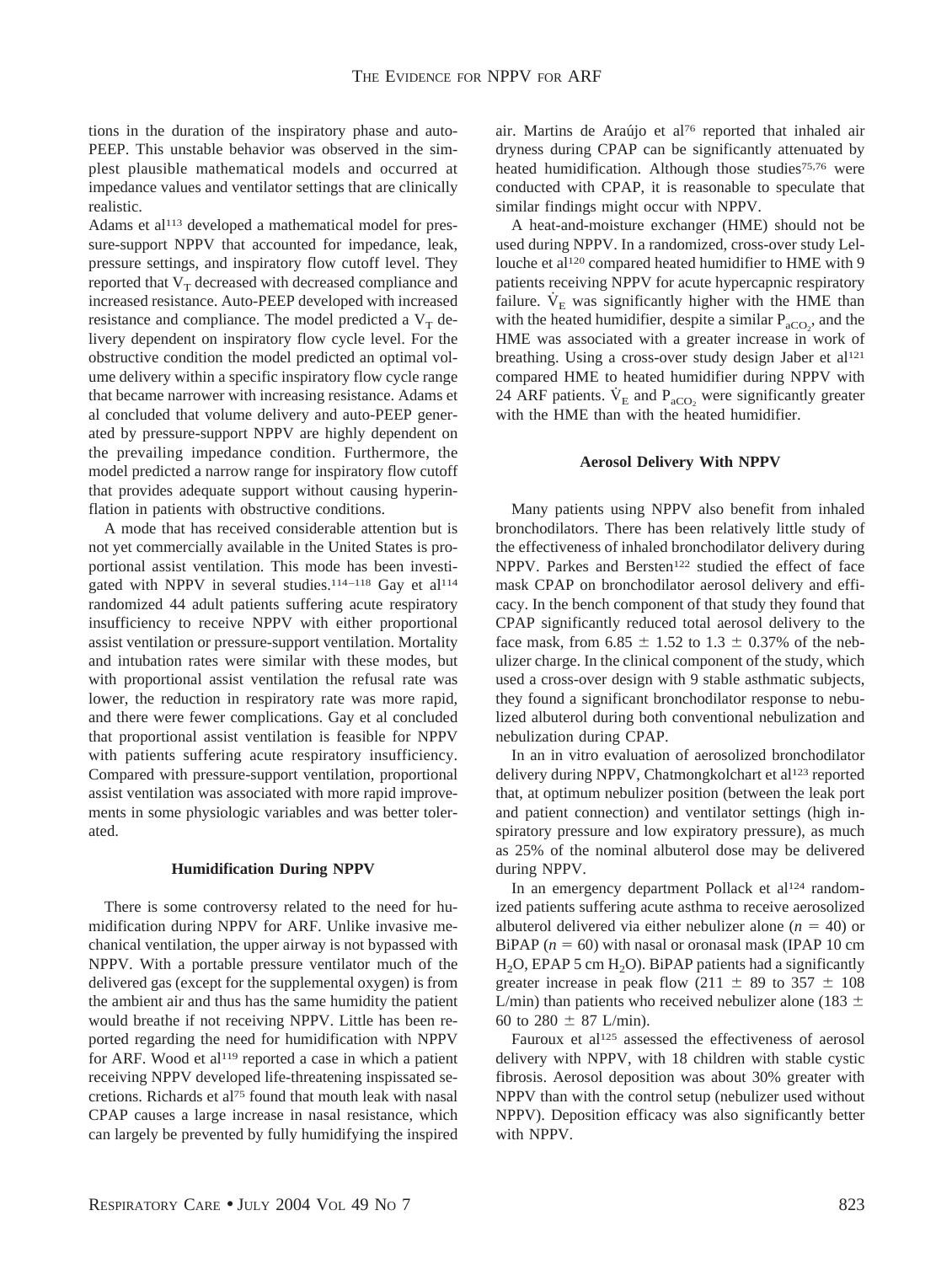Nava et al<sup>126</sup> investigated the clinical response to equivalent doses of albuterol delivered via metered-dose inhaler (MDI) during NPPV, during spontaneous breathing using an MDI with spacer, and during intermittent positive-pressure breathing. This was a prospective, randomized, placebo-controlled study of 18 stable COPD patients. The results showed that bronchodilator delivery via MDI with spacer during NPPV is feasible and induces significant bronchodilator effect, compared to placebo.

In a laboratory model with an oronasal mask and NPPV Branconnier and Hess<sup>127</sup> evaluated albuterol delivery via nebulizer versus MDI. With the nebulizer, significantly more albuterol was delivered to the filter when the leak port was incorporated into the hose than when it was in the mask. Significantly more albuterol was delivered with the nebulizer than with the MDI. The efficiency of albuterol delivery (percent delivered) was similar for nebulizer and MDI with the leak port in the hose, but better for the MDI when the leak port was in the mask.

From the available evidence it is clear that aerosolized bronchodilators can be effectively delivered during NPPV. There is no need to temporarily interrupt NPPV to administer aerosolized bronchodilator. The evidence supporting MDI use during NPPV is not as strong as that in favor of the nebulizer. The available evidence suggests that the MDI can be used effectively during NPPV, but additional study is needed.

## **NPPV and Helium-Oxygen Mixture**

Several studies have evaluated the combination of helium-oxygen mixture (heliox) with NPPV in COPD patients. Jolliet et al<sup>128</sup> compared NPPV with a 70:30 helium-oxygen mixture and a 70:30 air-oxygen mixture in a cross-over study of 18 patients with decompensated COPD. Peak inspiratory flow increased more with heliox.  $P_{aCO_2}$ decreased more with heliox. When hypercapnia was severe ( $P_{aCO_2}$  > 56 mm Hg),  $P_{aCO_2}$  decreased by > 7 mm Hg in 6 of 7 patients who received heliox and in 4 of 7 patients who received the air-oxygen mixture. The Borg dyspnea score decreased more with heliox than with the air-oxygen mixture.

In a study by Jolliet et al<sup>129</sup> 123 COPD-exacerbation patients were randomized to NPPV with either air-oxygen or heliox. Intubation rate (air-oxygen 20% vs heliox 13%) and ICU stay (air-oxygen 6.2  $\pm$  5.6 d vs heliox 5.1  $\pm$  4 d) were comparable. The cost of NPPV gases was higher with heliox, but total hospitalization costs were more than \$3,000 lower per patient with heliox.

Jaber et al<sup>130</sup> tested heliox with NPPV with 10 COPDexacerbation patients. Heliox significantly reduced work of breathing and respiratory muscle pressure-time index, compared to air-oxygen. They concluded that heliox markedly enhanced NPPV's reduction of patient effort and improved gas exchange.

Chatmongkolchart et al<sup>131</sup> studied delivered helium concentration with an 80:20 heliox and 5 NPPV ventilators during simulated spontaneous breathing. Heliox flows of 0, 5, 10, and 18 L/min and oxygen flows of 0 and 10 L/min were titrated into the system either at a proximal position near the lung model or at a distal position near the ventilator. Because the Respironics (Murrysville, Pennsylvania) BiPAP Vision ventilator has an oxygen delivery module, it was also studied using heliox connected to the air inlet of an oxygen blender, with the blender outlet connected to the oxygen module of the ventilator. Helium concentration was  $> 60\%$  when heliox flow was 18 L/min in some combinations of settings. The Respironics BiPAP S/T-D30 occasionally functioned erratically. The BiPAP Vision performed erratically when heliox was added to the oxygen module unless the exhalation port test was bypassed on startup. The addition of heliox flow had no important effect on IPAP or EPAP on those breaths during which the ventilators functioned correctly. Chatmongkolchart et al concluded that heliox flow was the most important determinant of helium concentration when using heliox with a portable pressure ventilator. With heliox there was a potential for ventilator malfunction in some conditions. There is a case report of a COPD-exacerbation patient who was successfully treated with heliox using the Respironics BiPAP S/T-D30.132

Further work is needed before a recommendation can be made regarding heliox administration during NPPV. Several short-term studies suggest physiologic benefit when heliox is combined with NPPV for COPD-exacerbation patients, but there has been only one randomized controlled study that assessed outcomes such as intubation rate and mortality, and that study was inconclusive. Of concern is the potential for ventilator malfunction with heliox.

## **Clinical Application**

An important NPPV issue is its incorporation into usual clinical practice, which requires a concerted effort by physicians, respiratory therapists (RTs), and nurses. Physicians usually select appropriate patients with input from RTs and nurses. In the United States RTs usually initiate NPPV. RTs and nurses work together to coach the patient, adjust the interface, and assure patient compliance. For NPPV to be successful in everyday practice, there need to be clinical "champions" (physicians, RTs, and/or nurses) who are familiar with the NPPV literature; this can be achieved through joining journal clubs or attending lectures. RTs must show competence in the use of NPPVrelated equipment such as interfaces and ventilators. There should be mentoring of new staff on NPPV issues. Finally,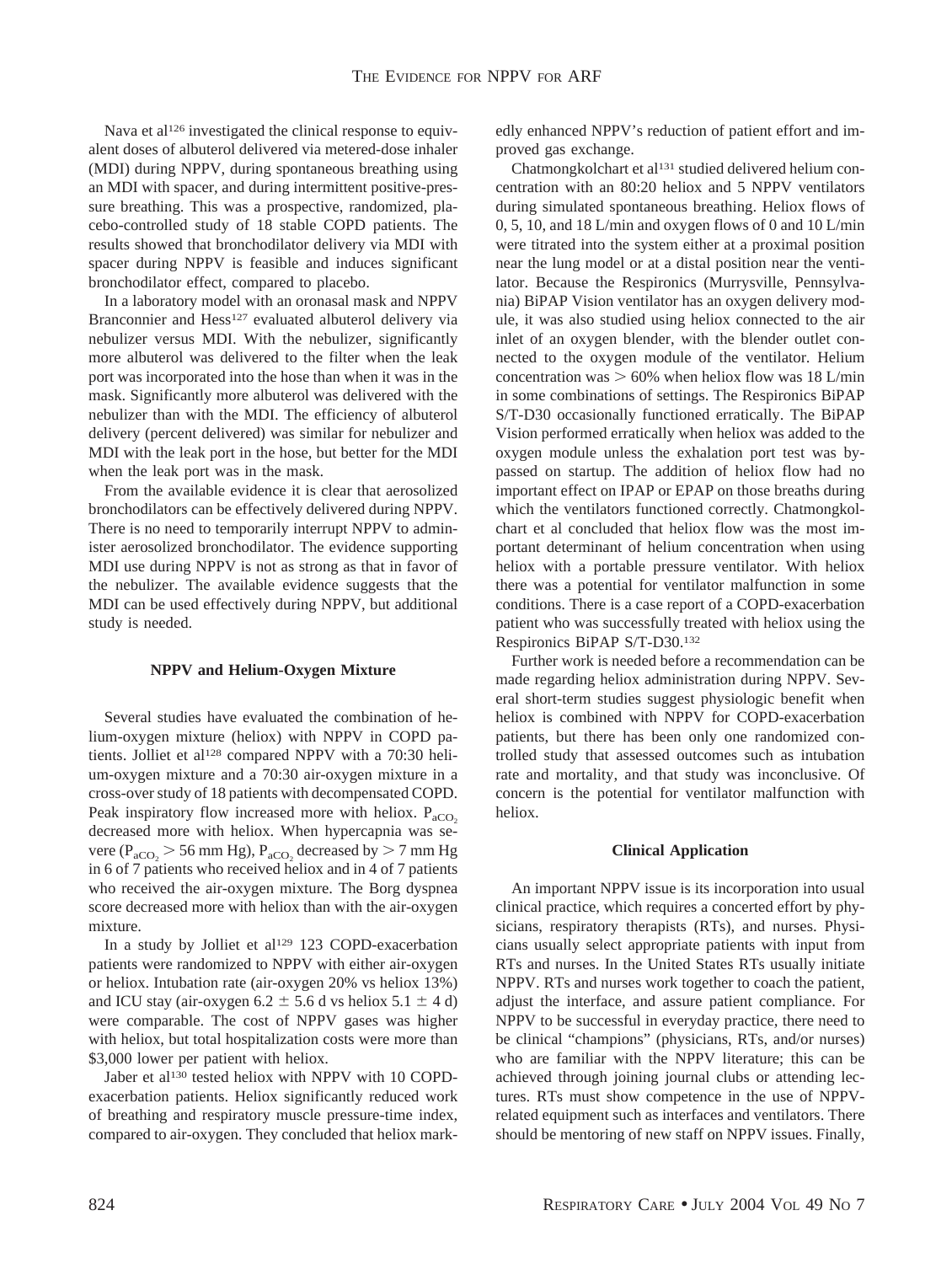

Fig. 6. Respiratory therapist time requirement and nurse time requirement for noninvasive positive-pressure ventilation (NPPV, black bars) versus standard therapy (clear bars) during first 8 h and second 8 h of treatment. (Data from Reference 41.)

Table 8. Suggested Approach for Initiating NPPV

Determine that patient is a good candidate for NPPV (eg, COPD exacerbation) Choose a ventilator capable of meeting patient needs Choose the correct interface; be sure that the mask is not too large Explain the therapy to the patient Silence alarms and choose low settings Initiate NPPV while holding mask in place Secure mask; avoid a tight fit Titrate pressure support (IPAP) to patient comfort Titrate  $F_{IO_2}$  so that  $S_{PO_2} > 90\%$ Avoid  $PIP > 20$  cm  $H<sub>2</sub>O$ Titrate PEEP (CPAP/EPAP) per trigger effort and  $S_{pO_2}$ Continue to coach and reassure patient; make adjustments to improve patient compliance  $NPPV = noninvasive positive-pressure ventilation$  $COPD =$  chronic obstructive pulmonary disease  $IPAP =$  inspiratory positive airway pressure  $F_{IO2}$  = fraction of inspired oxygen  $S_{pO2}$  = arterial oxygen saturation measured via pulse oximetry  $PIP = peak$  inspiratory pressure PEEP = positive end-expiratory pressure  $CPAP =$  continuous positive airway pressure  $EPAR =$  expiratory positive airway pressure

NPPV success should be monitored through continuous quality improvement initiatives. Practice guidelines individualized to the needs of the institution may be useful to improve the process of implementing NPPV.133,134 The success of NPPV depends on clinician education and experience.135 Table 8 shows a suggested approach for initiating NPPV.

One of the practical NPPV issues is staff time requirement. Chevrolet et al<sup>136</sup> reported that NPPV was a difficult and time-consuming procedure for nurses. Kramer et al monitored the amount of time RTs and nurses spent implementing NPPV (Fig.  $6$ ).<sup>41</sup> For RTs nearly 1 h of additional time was required (compared to control patients) during the first 8 h of initiating NPPV, but the time requirement decreased significantly during the second 8 h of therapy. Nava et al $137$  also reported a greater time requirement for RTs during NPPV initiation. Hilbert et al<sup>138</sup> monitored the time requirement for nurses implementing NPPV and reported that a small amount of time was required by nurses. The available evidence suggests that RTs may require additional time during NPPV initiation but that after the initial setup the time requirement decreases. Moreover, NPPV has been shown to be cost-effective<sup>135,139</sup> and affords a survival benefit for appropriately selected patients.

#### **Summary**

There is high-level evidence in support of NPPV for COPD exacerbation. NPPV has also been successfully used with selected patients suffering acute hypoxemic respiratory failure and to allow earlier extubation of mechanically ventilated patients following COPD exacerbation. The evidence regarding NPPV for treating acute cardiogenic pulmonary edema is inconclusive. Predictors of NPPV failure include greater severity of illness, lower level of consciousness, lower pH, more leak around the interface, greater quantity of secretions, poor initial response to NPPV, and the presence of pneumonia. Both nasal and oronasal interfaces have been used successfully with NPPV, although the oronasal interface is often preferred for ARF. Portable pressure ventilators with the pressure-support mode are most commonly used for NPPV, although any ventilator and mode can be used successfully. Inhaled bronchodilators can be used with NPPV, and NPPV can be combined with heliox. Institution-specific practice guidelines may be useful to improve NPPV success.

#### **REFERENCES**

- 1. Hill NS. Noninvasive ventilation for chronic obstructive pulmonary disease. Respir Care 2004;49(1):72–87;discussion 87–89.
- 2. Antonelli M, Pennisi MA, Conti G. New advances in the use of noninvasive ventilation for acute hypoxaemic respiratory failure. Eur Respir J Suppl 2003;42:65s–71s.
- 3. Liesching T, Kwok H, Hill NS. Acute applications of noninvasive positive pressure ventilation. Chest 2003;124(2):699–713.
- 4. Jasmer RM, Matthay MA. Noninvasive ventilation for ARF. J Clin Monit Comput 2000;16(5–6):403–408.
- 5. Soto FJ, Varkey B. Evidence-based approach to acute exacerbations of COPD. Curr Opin Pulm Med 2003;9(2):117–124.
- 6. Wedzicha JA, Muir JF. Noninvasive ventilation in chronic obstructive pulmonary disease, bronchiectasis and cystic fibrosis. Eur Respir J 2002;20(3):777–784.
- 7. Acton RD, Hotchkiss JR Jr, Dries DJ. Noninvasive ventilation. J Trauma 2002;53(3):593–601.
- 8. Brochard L. Noninvasive ventilation for acute respiratory failure. JAMA 2002;288(8):932–935.
- 9. Hess D. Noninvasive pressure support ventilation. Minerva Anestesiol 2002;68(5):337–340.
- 10. Brochard L, Mancebo J, Elliott MW. Noninvasive ventilation for acute respiratory failure. Eur Respir J 2002;19(4):712–721.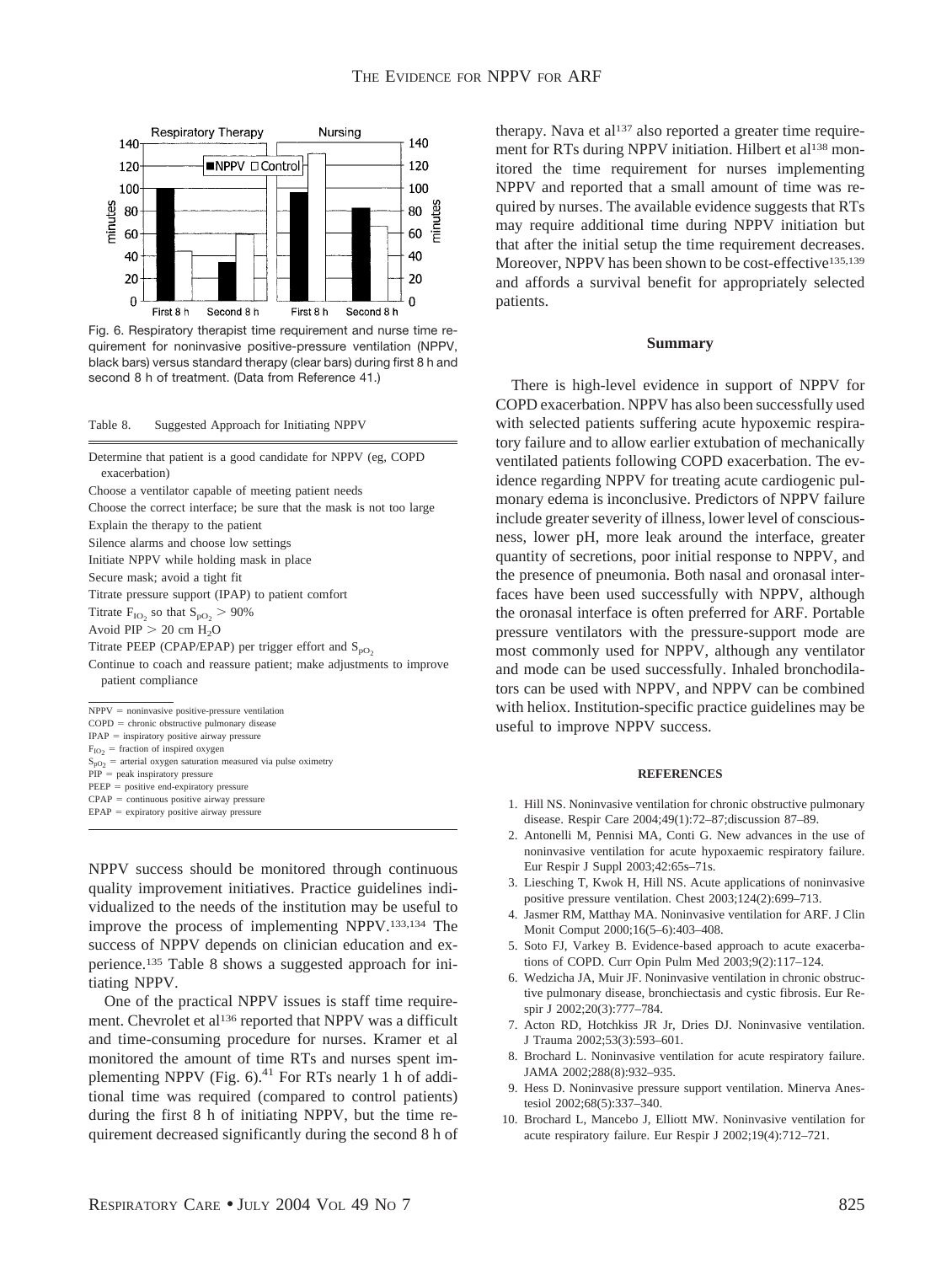- 11. Arroliga AC. Noninvasive positive pressure ventilation in acute respiratory failure: does it improve outcomes? Cleve Clin J Med 2001;68(8):677–680.
- 12. Cuvelier A, Muir JF. Noninvasive ventilation and obstructive lung diseases. Eur Respir J 2001;17(6):1271–1281.
- 13. Hill NS. Noninvasive ventilation in chronic obstructive pulmonary disease. Clin Chest Med 2000;21(4):783–797.
- 14. Mehta S, Hill NS. Noninvasive ventilation. Am J Respir Crit Care Med 2001;163(2):540–577.
- 15. Antonelli M, Conti G. Noninvasive positive pressure ventilation as treatment for acute respiratory failure in critically ill patients. Crit Care 2000;4(1):15–22.
- 16. Nava S, Compagnoni ML. Noninvasive mechanical ventilation in hypercapnic respiratory failure: evidence-based medicine. Monaldi Arch Chest Dis 2000;55(4):345–347.
- 17. Hess D, Chatmongkolchart S. Techniques to avoid intubation: noninvasive positive pressure ventilation and heliox therapy. Int Anesthesiol Clin 2000;38(3):161–187.
- 18. Conti G, Antonelli M, Rocco M. Noninvasive ventilation in intensive care unit patients. Monaldi Arch Chest Dis 2000;55(1):50–53.
- 19. Rabatin JT, Gay PC. Noninvasive ventilation. Mayo Clin Proc 1999; 74(8):817–820.
- 20. Hess DR. Noninvasive positive pressure ventilation for acute respiratory failure. Int Anesthesiol Clin 1999;37(3):85–102.
- 21. Wedzicha JA. Noninvasive positive pressure ventilation for chronic obstructive lung diseases. Monaldi Arch Chest Dis 1999;54(1):79– 82.
- 22. Mehta S. Noninvasive positive pressure ventilation in acute respiratory failure. Intensive Care Med 1998;24(10):1113–1114.
- 23. Hotchkiss JR, Marini JJ. Noninvasive ventilation: an emerging supportive technique for the emergency department. Ann Emerg Med 1998;32(4):470–479.
- 24. American Respiratory Care Foundation. Consensus Statement: Noninvasive positive pressure ventilation. Respir Care 1997;42(4):365– 369.
- 25. International Consensus Conferences in Intensive Care Medicine: noninvasive positive pressure ventilation in acute Respiratory failure. Organized jointly by the American Thoracic Society, the European Respiratory Society, the European Society of Intensive Care Medicine, and the Societe de Reanimation de Langue Francaise, and approved by ATS Board of Directors, December 2000. Am J Respir Crit Care Med 2001;163(1):283–291.
- 26. British Thoracic Society Standards of Care Committee. Non-invasive ventilation in acute respiratory failure. BTS Guideline. Thorax 2002;57(3):192–211.
- 27. Carlucci A, Richard JC, Wysocki M, Lepage E, Brochard L; SRLF Collaborative Group on Mechanical Ventilation. Noninvasive versus conventional mechanical ventilation: an epidemiologic survey. Am J Respir Crit Care Med 2001;163(4):874–880.
- 28. Keenan SP, Kernerman PD, Cook DJ, Martin CM, McCormack D, Sibbald WJ. Effect of noninvasive positive pressure ventilation on mortality in patients admitted with acute respiratory failure: a metaanalysis. Crit Care Med 1997;25(10):1685–1692.
- 29. Peter JV, Moran JL, Phillips-Hughes J, Warn D. Noninvasive ventilation in acute respiratory failure—a meta-analysis update. Crit Care Med 2002;30(3):555–562.
- 30. Lightowler JV, Wedzicha JA, Elliott MW, Ram FS. Non-invasive positive pressure ventilation to treat respiratory failure resulting from exacerbations of chronic obstructive pulmonary disease: Cochrane systematic review and meta-analysis. BMJ 2003;326(7382): 185–189.
- 31. Keenan SP, Sinuff T, Cook DJ, Hill NS. Which patients with acute exacerbation of chronic obstructive pulmonary disease benefit from

noninvasive positive-pressure ventilation? A systematic review of the literature. Ann Intern Med 2003;138(11):861–870.

- 32. Bott J, Carroll MP, Conway JH, Keilty SE, Ward EM, Brown AM, et al. Randomised controlled trial of nasal ventilation in acute ventilatory failure due to chronic obstructive airways disease. Lancet 1993;341(8860):1555–1557.
- 33. Brochard L, Mancebo J, Wysocki M, Lofaso F, Conti G, Rauss A, et al. Noninvasive ventilation for acute exacerbations of chronic obstructive pulmonary disease. N Engl J Med 1995;333(13):817– 822.
- 34. Angus RM, Ahmed AA, Fenwick LJ, Peacock AJ. Comparison of the acute effects on gas exchange of nasal ventilation and doxapram in exacerbations of chronic obstructive pulmonary disease. Thorax 1996;51(10):1048–1050. Erratum in: Thorax 1997;52(2):204.
- 35. Barbe F, Togores B, Rubi M, Pons S, Maimo A, Agusti AG. Noninvasive ventilatory support does not facilitate recovery from acute respiratory failure in chronic obstructive pulmonary disease. Eur Respir J 1996;9(6):1240–1245.
- 36. Celikel T, Sungur M, Ceyhan B, Karakurt S. Comparison of noninvasive positive pressure ventilation with standard medical therapy in hypercapnic acute respiratory failure. Chest 1998;114(6):1636– 1642.
- 37. Dikensoy O, Ikidag B, Filiz A, Bayram N. Comparison of noninvasive ventilation and standard medical therapy in acute hypercapnic respiratory failure: a randomised controlled study at a tertiary health centre in SE Turkey. Int J Clin Pract 2002;56(2):85–88.
- 38. Plant PK, Owen JL, Elliott MW. Early use of non-invasive ventilation for acute exacerbations of chronic obstructive pulmonary disease on general respiratory wards: a multicentre randomised controlled trial. Lancet 2000;355(9219):1931–1935.
- 39. Bardi G, Pierotello R, Desideri M, Valdisserri L, Bottai M, Palla A. Nasal ventilation in COPD exacerbations: early and late results of a prospective, controlled study. Eur Respir J 2000;15(1):98–104.
- 40. Meduri GU, Cook TR, Turner RE, Cohen M, Leeper KV. Noninvasive positive pressure ventilation in status asthmaticus. Chest 1996;110(3):767–774.
- 41. Kramer N, Meyer TJ, Meharg J, Cece RD, Hill NS. Randomized, prospective trial of noninvasive positive pressure ventilation in acute respiratory failure. Am J Respir Crit Care Med 1995;151(6):1799– 1806.
- 42. Ferrer M, Esquinas A, Leon M, Gonzalez G, Alarcon A, Torres A. Noninvasive ventilation in severe hypoxemic respiratory failure: a randomized clinical trial. Am J Respir Crit Care Med 2003;168(12): 1438–1444.
- 43. Soroksky A, Stav D, Shpirer I. A pilot prospective, randomized, placebo-controlled trial of bilevel positive airway pressure in acute asthmatic attack. Chest 2003;123(4):1018–1025.
- 44. Delclaux C, L'Her E, Alberti C, Mancebo J, Abroug F, Conti G, et al. Treatment of acute hypoxemic nonhypercapnic respiratory insufficiency with continuous positive airway pressure delivered by a face mask: a randomized controlled trial. JAMA 2000;284(18): 2352–2360.
- 45. Antonelli M, Conti G, Rocco M, Bufi M, De Blasi RA, Vivino G, et al. A comparison of noninvasive positive-pressure ventilation and conventional mechanical ventilation in patients with acute respiratory failure. N Engl J Med 1998;339(7):429–435.
- 46. Antonelli M, Conti G, Bufi M, Costa MG, Lappa A, Rocco M, et al. Noninvasive ventilation for treatment of acute respiratory failure in patients undergoing solid organ transplantation: a randomized trial. JAMA 2000;283(2):235–241.
- 47. Hilbert G, Gruson D, Vargas F, Valentino R, Gbikpi-Benissan G, Dupon M, et al. Noninvasive ventilation in immunosuppressed patients with pulmonary infiltrates, fever, and acute respiratory failure. N Engl J Med 2001;344(7):481–487.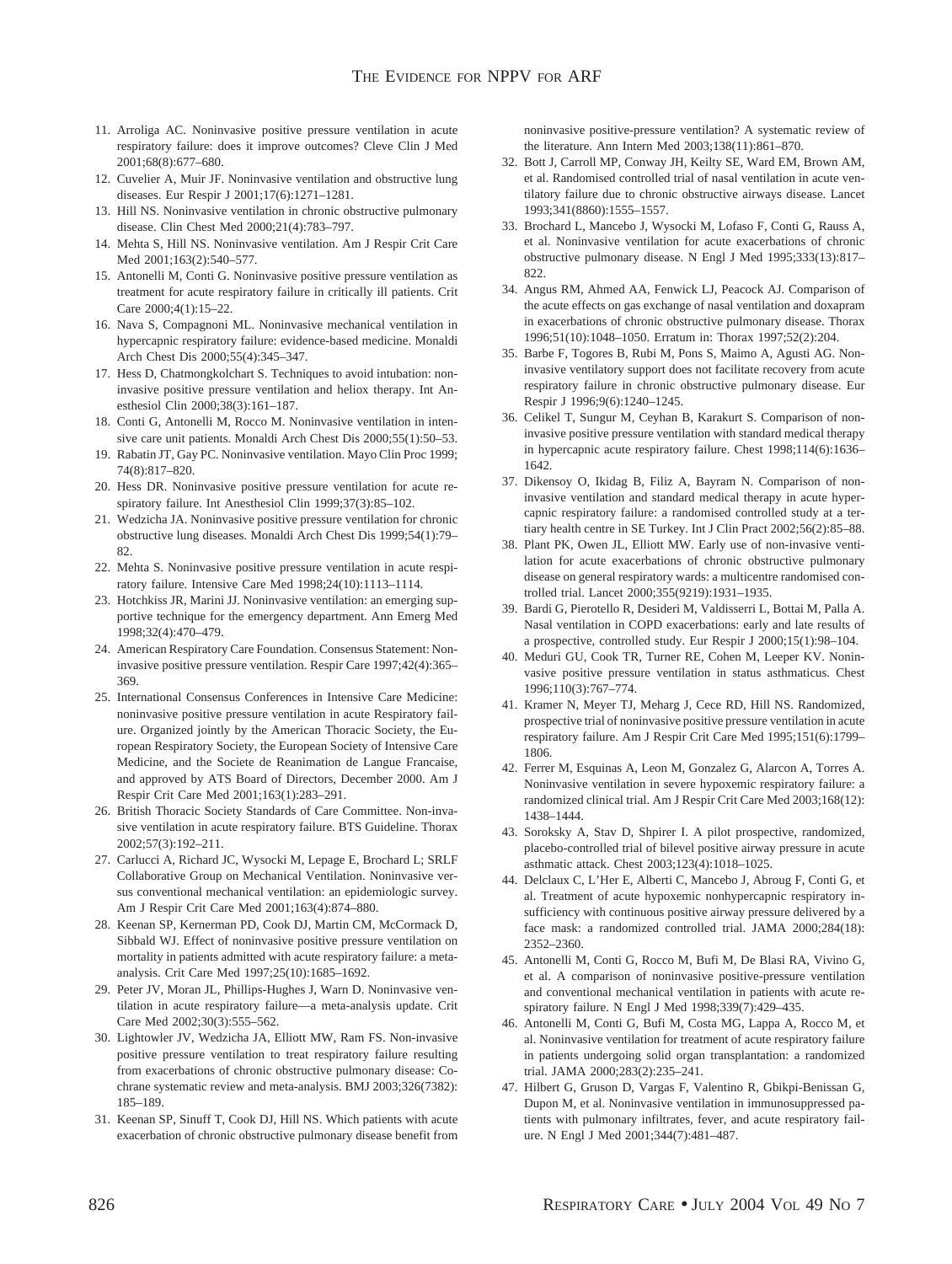- 48. Auriant I, Jallot A, Herve P, Cerrina J, Le Roy Ladurie F, Fournier JL, et al. Noninvasive ventilation reduces mortality in acute respiratory failure following lung resection. Am J Respir Crit Care Med 2001;164(7):1231–1235.
- 49. Hilbert G, Gruson D, Vargas F, Valentino R, Chene G, Boiron JM, et al. Noninvasive continuous positive airway pressure in neutropenic patients with acute respiratory failure requiring intensive care unit admission. Crit Care Med 2000;28(9):3185–3190.
- 50. Wysocki M, Antonelli M. Noninvasive mechanical ventilation in acute hypoxaemic respiratory failure. Eur Respir J 2001;18(1):209– 220.
- 51. Pang D, Keenan SP, Cook DJ, Sibbald WJ. The effect of positive pressure airway support on mortality and the need for intubation in cardiogenic pulmonary edema: a systematic review. Chest 1998; 114(4):1185–1192.
- 52. Mehta S, Jay GD, Woolard RH, Hipona RA, Connolly EM, Cimini DM, et al. Randomized, prospective trial of bilevel versus continuous positive airway pressure in acute pulmonary edema. Crit Care Med 1997;25(4):620–628.
- 53. Sharon A, Shpirer I, Kaluski E, Moshkovitz Y, Milovanov O, Polak R, et al. High-dose intravenous isosorbide-dinitrate is safer and better than Bi-PAP ventilation combined with conventional treatment for severe pulmonary edema. J Am Coll Cardiol 2000;36(3): 832–837.
- 54. Masip J, Betbese AJ, Paez J, Vecilla F, Canizares R, Padro J, et al. Non-invasive pressure support ventilation versus conventional oxygen therapy in acute cardiogenic pulmonary oedema: a randomised trial. Lancet 2000;356(9248):2126–2132.
- 55. Nava S, Carbone G, DiBattista N, Bellone A, Baiardi P, Cosentini R, et al. Noninvasive ventilation in cardiogenic pulmonary edema: a multicenter randomized rrial. Am J Respir Crit Care Med 2003; 168(12):1432–1437.
- 56. Nava S, Ambrosino N, Clini E, Prato M, Orlando G, Vitacca M, et al. Noninvasive mechanical ventilation in the weaning of patients with respiratory failure due to chronic obstructive pulmonary disease: a randomized, controlled trial. Ann Intern Med 1998;128(9): 721–728.
- 57. Girault C, Daudenthun I, Chevron V, Tamion F, Leroy J, Bonmarchand G. Noninvasive ventilation as a systematic extubation and weaning technique in acute-on-chronic respiratory failure: a prospective, randomized controlled study. Am J Respir Crit Care Med 1999;160(1):86–92.
- 58. Jiang JS, Kao SJ, Wang SN. Effect of early application of biphasic positive airway pressure on the outcome of extubation in ventilator weaning. Respirology 1999;4(2):161–165.
- 59. Ferrer M, Esquinas A, Arancibia F, Bauer TT, Gonzalez G, Carrillo A, et al. Noninvasive ventilation during persistent weaning failure: a randomized controlled trial. Am J Respir Crit Care Med 2003; 168(1):70–76.
- 60. Keenan SP, Powers C, McCormack DG, Block G. Noninvasive positive-pressure ventilation for postextubation respiratory distress: a randomized controlled trial. JAMA 2002;287(24):3238–3244.
- 61. Esteban A, Ferguson ND, Frutos-Vivar F, et al. Non-invasive positive pressure ventilation does not prevent reintubation and may ne harmful in patients with post-extubation respiratory distress: results of a randomized-controlled trial (abstract). Am J Respir Crit Care Med 2003;167(7 Suppl):A301.
- 62. Guerin C, Girard R, Chemorin C, De Varax R, Fournier G. Facial mask noninvasive mechanical ventilation reduces the incidence of nosocomial pneumonia: a prospective epidemiological survey from a single ICU. Intensive Care Med 1997;23(10):1024–1032. Erratum in: Intensive Care Med 1998;24(1):27.
- 63. Nourdine K, Combes P, Carton MJ, Beuret P, Cannamela A, Ducreux JC. Does noninvasive ventilation reduce the ICU nosocomial

infection risk? A prospective clinical survey. Intensive Care Med 1999;25(6):567–573.

- 64. Girou E, Schortgen F, Delclaux C, Brun-Buisson C, Blot F, Lefort Y, et al. Association of noninvasive ventilation with nosocomial infections and survival in critically ill patients. JAMA 2000;284(18): 2361–2367.
- 65. Soo Hoo GW, Santiago S, Williams AJ. Nasal mechanical ventilation for hypercapnic respiratory failure in chronic obstructive pulmonary disease: determinants of success and failure. Crit Care Med 1994;22(8):1253–1261.
- 66. Ambrosino N, Foglio K, Rubini F, Clini E, Nava S, Vitacca M. Non-invasive mechanical ventilation in acute respiratory failure due to chronic obstructive pulmonary disease: correlates for success. Thorax 1995;50(7):755–757.
- 67. Anton A, Guell R, Gomez J, Serrano J, Castellano A, Carrasco JL, Sanchis J. Predicting the result of noninvasive ventilation in severe acute exacerbations of patients with chronic airflow limitation. Chest 2000;117(3):828–833.
- 68. Plant PK, Owen JL, Elliott MW. Non-invasive ventilation in acute exacerbations of chronic obstructive pulmonary disease: long term survival and predictors of in-hospital outcome. Thorax  $2001;56(9)$ : 708–712.
- 69. Antonelli M, Conti G, Moro ML, Esquinas A, Gonzalez-Diaz G, Confalonieri M, et al. Predictors of failure of noninvasive positive pressure ventilation in patients with acute hypoxemic respiratory failure: a multi-center study. Intensive Care Med 2001;27(11):1718– 1728.
- 70. Wysocki M, Tric L, Wolff MA, Millet H, Herman B. Noninvasive pressure support ventilation in patients with acute respiratory failure: a randomized comparison with conventional therapy. Chest 1995;107(3):761–768.
- 71. Martin TJ, Hovis JD, Costantino JP, Bierman MI, Donahoe MP, Rogers RM, et al. A randomized, prospective evaluation of noninvasive ventilation for acute respiratory failure. Am J Respir Crit Care Med 2000;161(3 Pt 1):807–813.
- 72. Wood KA, Lewis L, Von Harz B, Kollef MH. The use of noninvasive positive pressure ventilation in the emergency department: results of a randomized clinical trial. Chest 1998;113(5):1339–1346.
- 73. Confalonieri M, Potena A, Carbone G, Porta RD, Tolley EA, Umberto Meduri G. Acute respiratory failure in patients with severe community-acquired pneumonia: a prospective randomized evaluation of noninvasive ventilation. Am J Respir Crit Care Med 1999; 160(5 Pt 1):1585–1591.
- 74. Thys F, Roeseler J, Reynaert M, Liistro G, Rodenstein DO. Noninvasive ventilation for acute respiratory failure: a prospective randomised placebo-controlled trial. Eur Respir J 2002;20(3):545–555.
- 75. Richards GN, Cistulli PA, Ungar RG, Berthon-Jones M, Sullivan CE. Mouth leak with nasal continuous positive airway pressure increases nasal airway resistance. Am J Respir Crit Care Med 1996; 154(1):182–186.
- 76. Martins de Arau´jo MT, Vieira SB, Vasquez EC, Fleury B. Heated humidification or face mask to prevent upper airway dryness during continuous positive airway pressure therapy. Chest 2000;117(1): 142–147.
- 77. Fontanari P, Burnet H, Zattara-Hartmann MC, Badier M, Jammes Y. Changes in airway resistance induced by nasal or oral intermittent positive pressure ventilation in normal individuals. Eur Respir J 1999;13(4):867–872.
- 78. Criner GJ, Travaline JM, Brennan KJ, Kreimer DT. Efficacy of a new full face mask for noninvasive positive pressure ventilation. Chest 1994;106(4):1109–1115.
- 79. Schettino GPP, Chatmongkolchart S, Hess DR, Kacmarek RM. Position of exhalation port and mask design affect  $CO<sub>2</sub>$  rebreathing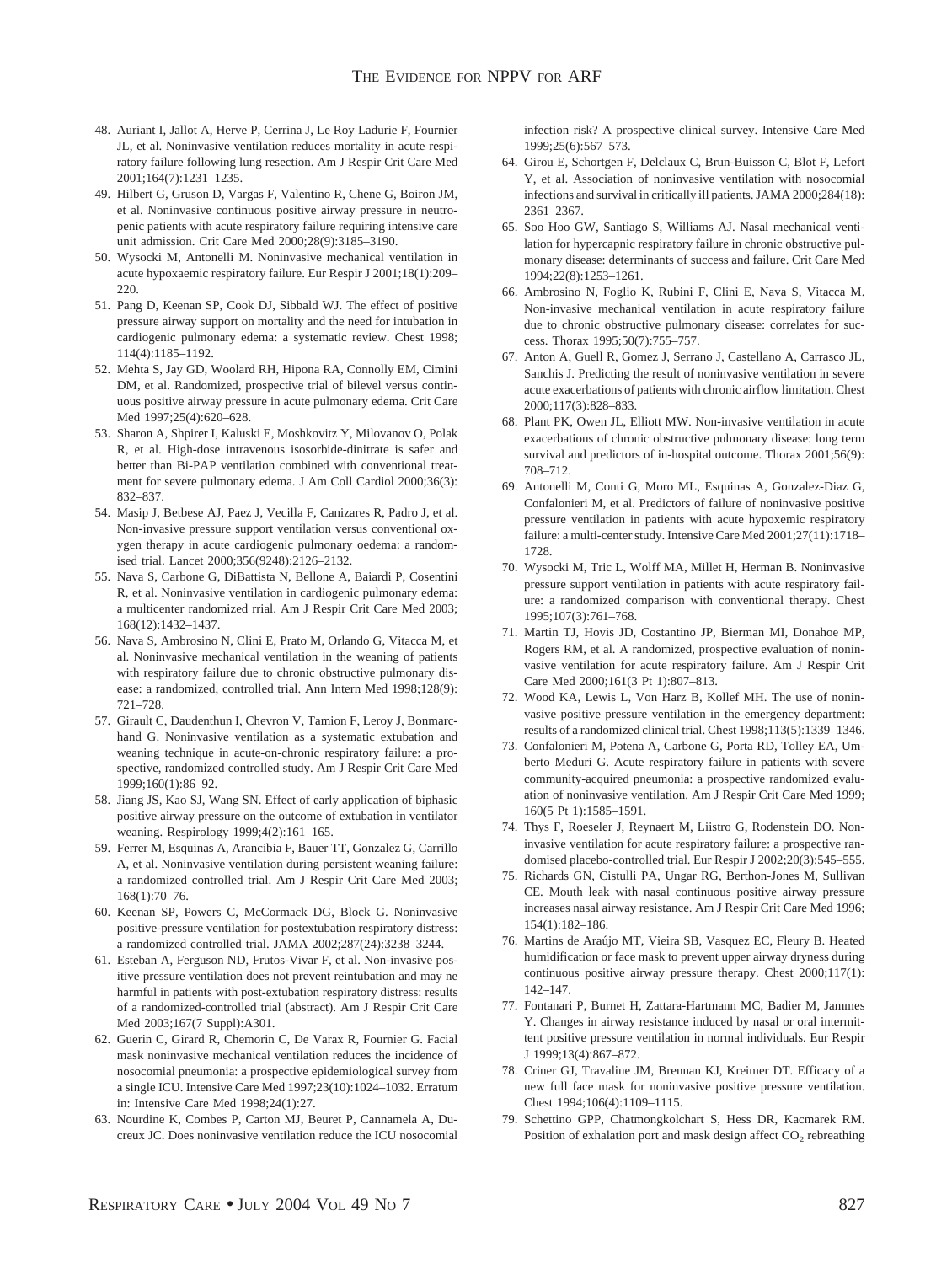during noninvasive positive pressure ventilation. Crit Care Med 2003;31(8):2178–2182.

- 80. Saatci E, Miller DM, Stell IM, Lee KC, Moxham J. Dynamic dead space in face masks used with noninvasive ventilators: a lung model study. Eur Respir J 2004;23(1):129–135.
- 81. Tsuboi T, Ohi M, Kita H, Otsuka N, Hirata H, Noguchi T, et al. The efficacy of a custom-fabricated nasal mask on gas exchange during nasal intermittent positive pressure ventilation. Eur Respir J 1999; 13(1):152–156.
- 82. Navalesi P, Fanfulla F, Frigerio P, Gregoretti C, Nava S. Physiologic evaluation of noninvasive mechanical ventilation delivered with three types of masks in patients with chronic hypercapnic respiratory failure. Crit Care Med 2000;28(6):1785–1790.
- 83. Kwok H, McCormack J, Cece R, Houtchens J, Hill NS. Controlled trial of oronasal versus nasal mask ventilation in the treatment of acute respiratory failure. Crit Care Med 2003;31(2):468–473.
- 84. Anton A, Tarrega J, Giner J, Guell R, Sanchis J. Acute physiologic effects of nasal and full-face masks during noninvasive positivepressure ventilation in patients with acute exacerbations of chronic obstructive pulmonary disease. Respir Care 2003;48(10):922–925.
- 85. Antonelli M, Conti G, Pelosi P, Gregoretti C, Pennisi MA, Costa R, et al. New treatment of acute hypoxemic respiratory failure: noninvasive pressure support ventilation delivered by helmet: a pilot controlled trial. Crit Care Med 2002;30(3):602–608.
- 86. Patroniti N, Foti G, Manfio A, Coppo A, Bellani G, Pesenti A. Head helmet versus face mask for non-invasive continuous positive airway pressure: a physiological study. Intensive Care Med 2003; 29(10):1680–1687.
- 87. Chiumello D, Pelosi P, Carlesso E, Severgnini P, Aspesi M, Gamberoni C, et al. Noninvasive positive pressure ventilation delivered by helmet vs. standard face mask. Intensive Care Med 2003;29(10): 1671–1679.
- 88. Antonelli M, Pennisi MA, Pelosi P, Gregoretti C, Squadrone V, Rocco M, et al. Noninvasive positive pressure ventilation using a helmet in patients with acute exacerbation of chronic obstructive pulmonary disease: a feasibility study. Anesthesiology 2004;100(1): 16–24.
- 89. Tonnelier JM, Prat G, Nowak E, Goetghebeur D, Renault A, Boles JM, L'her E. Noninvasive continuous positive airway pressure ventilation using a new helmet interface: a case-control prospective pilot study. Intensive Care Med 2003;29(11):2077–2080.
- 90. Principi T, Pantanetti S, Catani F, Elisei D, Gabbanelli V, Pelaia P, Leoni P. Noninvasive continuous positive airway pressure delivered by helmet in hematological malignancy patients with hypoxemic acute respiratory failure. Intensive Care Med 2004;30(1):147– 150.
- 91. Cavaliere F, Masieri S, Conti G, Antonelli M, Pennisi MA, Filipo R, Proietti R. Effects of non-invasive ventilation on middle ear function in healthy volunteers. Intensive Care Med 2003;29(4): 611–614.
- 92. Taccone P, Hess D, Siafaka A, Bigatello L. Continuous positive airway pressure (CPAP) with a helmet: effect of  $CO<sub>2</sub>$  rebreathing (abstract). Am J Respir Crit Care Med 2003;167(7 Suppl):A995.
- 93. Hill NS. Complications of noninvasive positive pressure ventilation. Respir Care 1997;42(4):432–442.
- 94. Hill NS. Saving face: better interfaces for noninvasive ventilation (editorial). Intensive Care Med 2002;28(3):227–229.
- 95. Gregoretti C, Confalonieri M, Navalesi P, Squadrone V, Frigerio P, Beltrame F, et al. Evaluation of patient skin breakdown and comfort with a new face mask for non-invasive ventilation: a multi-center study. Intensive Care Med 2002;28(3):278–284.
- 96. Bunburaphong T, Imanaka H, Nishimura M, Hess D, Kacmarek RM. Performance characteristics of bilevel pressure ventilators: a lung model study. Chest 1997;111(4):1050–1060.
- 97. Stell IM, Paul G, Lee KC, Ponte J, Moxham J. Noninvasive ventilator triggering in chronic obstructive pulmonary disease: a test lung comparison. Am J Respir Crit Care Med 2001;164(11):2092– 2097.
- 98. Highcock MP, Shneerson JM, Smith IE. Functional differences in bi-level pressure preset ventilators. Eur Respir J 2001;17(2):268– 273.
- 99. Highcock MP, Morrish E, Jamieson S, Shneerson JM, Smith IE. An overnight comparison of two ventilators used in the treatment of chronic respiratory failure. Eur Respir J 2002;20(4):942–945.
- 100. Richard JC, Carlucci A, Breton L, Langlais N, Jaber S, Maggiore S, et al. Bench testing of pressure support ventilation with three different generations of ventilators. Intensive Care Med 2002;28(8): 1049–1057.
- 101. Tassaux D, Strasser S, Fonseca S, Dalmas E, Jolliet P. Comparative bench study of triggering, pressurization, and cycling between the home ventilator VPAP II and three ICU ventilators. Intensive Care Med 2002;28(9):1254–1261.
- 102. Vitacca M, Barbano L, D'Anna S, Porta R, Bianchi L, Ambrosino N. Comparison of five bilevel pressure ventilators in patients with chronic ventilatory failure: a physiologic study. Chest 2002;122(6): 2105–2114.
- 103. Ferguson GT, Gilmartin M.  $CO<sub>2</sub>$  rebreathing during BiPAP ventilatory assistance. Am J Respir Crit Care Med 1995;151(4):1126– 1135.
- 104. Lofaso F, Brochard L, Hang T, Lorino H, Harf A, Isabey D. Home versus intensive care pressure support devices: experimental and clinical comparison. Am J Respir Crit Care Med 1996;153(5):1591– 1599.
- 105. Thys F, Liistro G, Dozin O, Marion E, Rodenstein DO. Determinants of  $F_{IO2}$  with oxygen supplementation during noninvasive twolevel positive pressure ventilation. Eur Respir J 2002;19(4):653– 657.
- 106. Hill NS, Carlisle C, Kramer NR. Effect of a nonrebreathing exhalation valve on long-term nasal ventilation using a bilevel device. Chest 2002;122(1):84–91.
- 107. Waugh JB, De Kler RM. Inspiratory time, pressure settings, and site of supplemental oxygen insertion affect delivered oxygen fraction with the Quantum PSV noninvasive positive pressure ventilator. Respir Care 1999;44(5):520–523.
- 108. Schwartz AR, Kacmarek RM, Hess DR. Factors affecting oxygen delivery with bi-level positive airway pressure. Respir Care 2004; 49(3):270–275.
- 109. Girault C, Richard JC, Chevron V, Tamion F, Pasquis P, Leroy J, Bonmarchand G. Comparative physiologic effects of noninvasive assist-control and pressure support ventilation in acute hypercapnic respiratory failure. Chest 1997;111(6):1639–1648.
- 110. Nava S, Ambrosino N, Bruschi C, Confalonieri M, Rampulla C. Physiological effects of flow and pressure triggering during noninvasive mechanical ventilation in patients with chronic obstructive pulmonary disease. Thorax 1997;52(3):249–254.
- 111. Schettino GP, Tucci MR, Sousa R, Valente Barbas CS, Passos Amato MB, Carvalho CR. Mask mechanics and leak dynamics during noninvasive pressure support ventilation: a bench study. Intensive Care Med 2001;27(12):1887–1891.
- 112. Hotchkiss JR, Adams AB, Dries DJ, Marini JJ, Crooke PS. Dynamic behavior during noninvasive ventilation: chaotic support? Am J Respir Crit Care Med 2001;163(2):374–378.
- 113. Adams AB, Bliss PL, Hotchkiss J. Effects of respiratory impedance on the performance of bi-level pressure ventilators. Respir Care 2000;45(4):390–400.
- 114. Gay PC, Hess DR, Hill NS. Noninvasive proportional assist ventilation for acute respiratory insufficiency: comparison with pres-